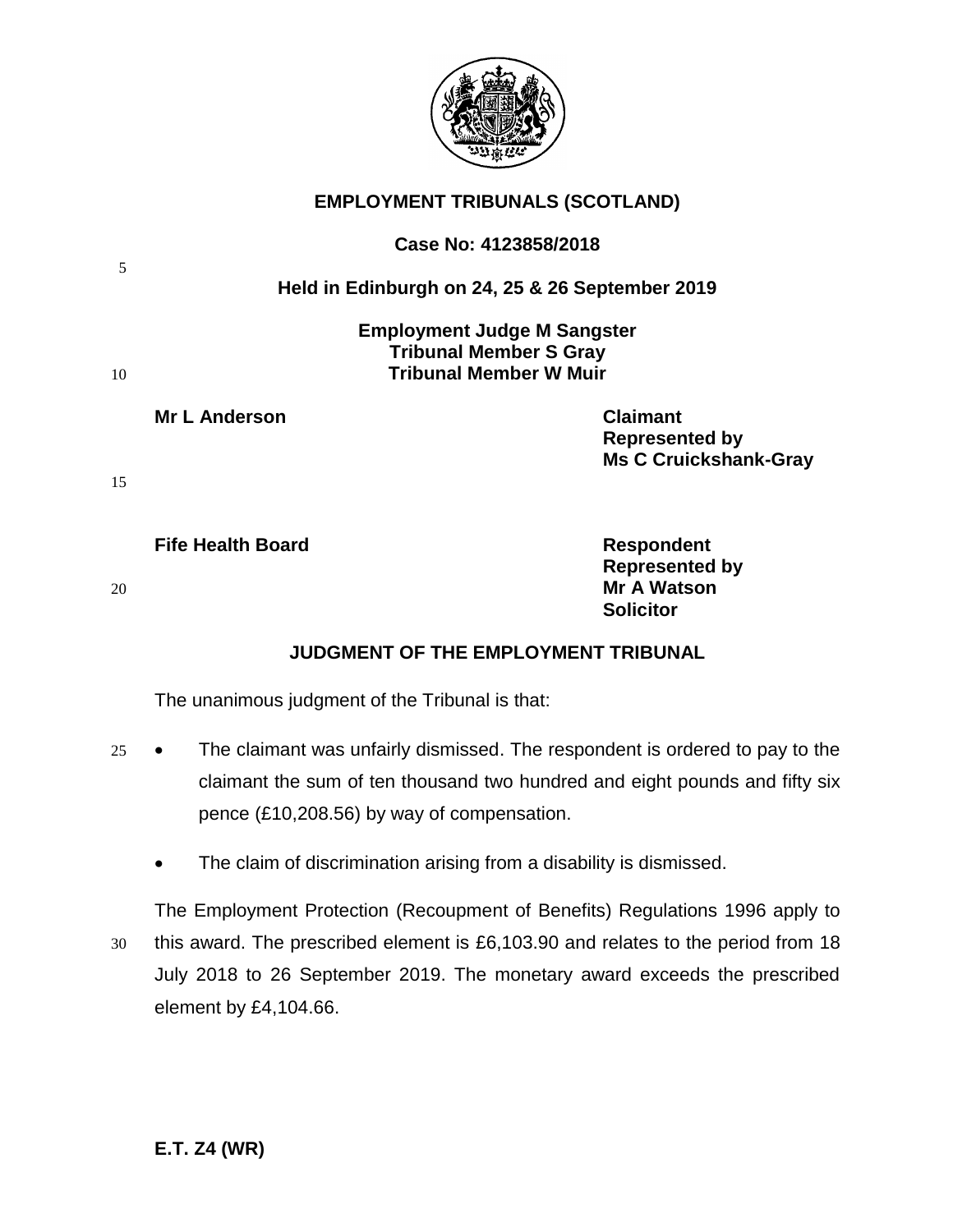### **REASONS**

# **Introduction**

- 1. The claimant presented a complaint of unfair dismissal and discrimination arising from disability, in relation to his dismissal. The respondent admitted 5 the claimant was dismissed, but stated that the reason for dismissal was gross misconduct, which is a potentially fair reason. The respondent maintained that they acted fairly and reasonably in treating misconduct as sufficient reason for dismissal and had acted within the band of reasonable responses.
- 10 2. It had been agreed that witness statements would be used at the hearing. These were exchanged in advance and taken as read by the Tribunal. The claimant gave evidence on his own behalf. The respondent led evidence from Janette Wheeler (**JW**), Deputy Support Services Manager, Margaret Lewis (**ML**), Facilities Officer, Jim Rotheram (**JR**), Head of Facilities, and Andy 15 Fairgrieve (**AF**), Director of Estates. A joint set of productions was lodged.

# **Issues**

3. An agreed list of issues was lodged with the Tribunal. At the outset of the hearing the respondent confirmed that it was accepted that the claimant was disabled for the purposes of section 5 of the Equality Act 2010 (**EqA**), as a 20 result of anxiety and depression. The following issues accordingly required to be determined by the Tribunal.

### *Unfair Dismissal*

- 4. Was the reason for the claimant's dismissal a potentially fair reason, within the meaning of s98(1) or (2) of the Employment Rights Act 1996 (**ERA**)?
- 25 5. Was the claimant's dismissal for that reason fair in all the circumstances, in terms of Section 98(4) of the ERA?
	- 6. If the dismissal was unfair, what, if any, remedy should be awarded taking into account: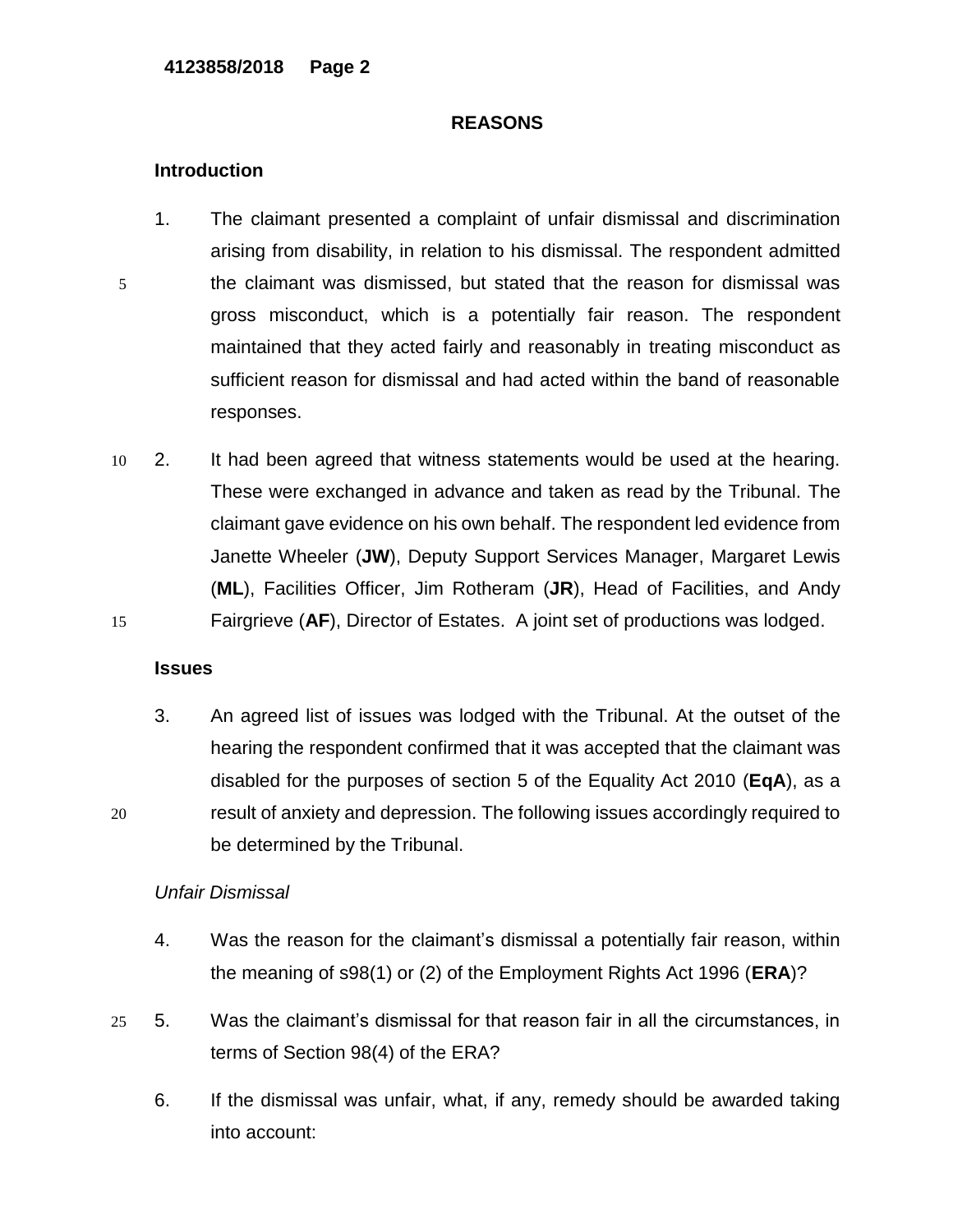- a. whether, if procedurally unfair, the claimant would have been dismissed in any event (*Polkey v AE Dayton Services Limited* [1987] 3 All ER 974);
- b. whether the respondent failed to comply with the Acas Code of 5 Practice on Discipline and Grievance Procedures (the **Acas Code**);
	- c. whether the claimant had failed to mitigate his loss; and/or
	- d. whether, by his conduct, the claimant had contributed to his dismissal.

# *Discrimination arising from disability*

- 7. Whether the claimant's dismissal was unfavourable treatment by the 10 respondent.
	- 8. Whether the dismissal was due to something arising from the claimant's disability – anxiety and depression. The 'something arising' being the claimant driving while under the influence of alcohol on 2 January 2018.
- 9. If so, whether the claimant was dismissed to achieve the aims of managing 15 conduct issues, including managing workplace risks and enforcing the respondent's policies, and having a gardener who is able to fulfil the role (including being able to drive).
	- 10. If so, a) whether those aims were legitimate; and b) whether dismissal was a proportionate means of achieving the aims.

# 20 **Findings in fact**

- 11. The Tribunal made the following findings in fact, relevant to the issues to be determined.
- 12. The claimant was employed by the respondent as a gardener. His employment commenced on 18 June 2001. His duties included ground 25 maintenance at around 6 hospitals and 23 health centers. This included grass cutting, weedkilling, pruning, hedge cutting and maintenance of equipment and machinery, as well as gritting and snow clearing of car parks and footpaths in the winter months.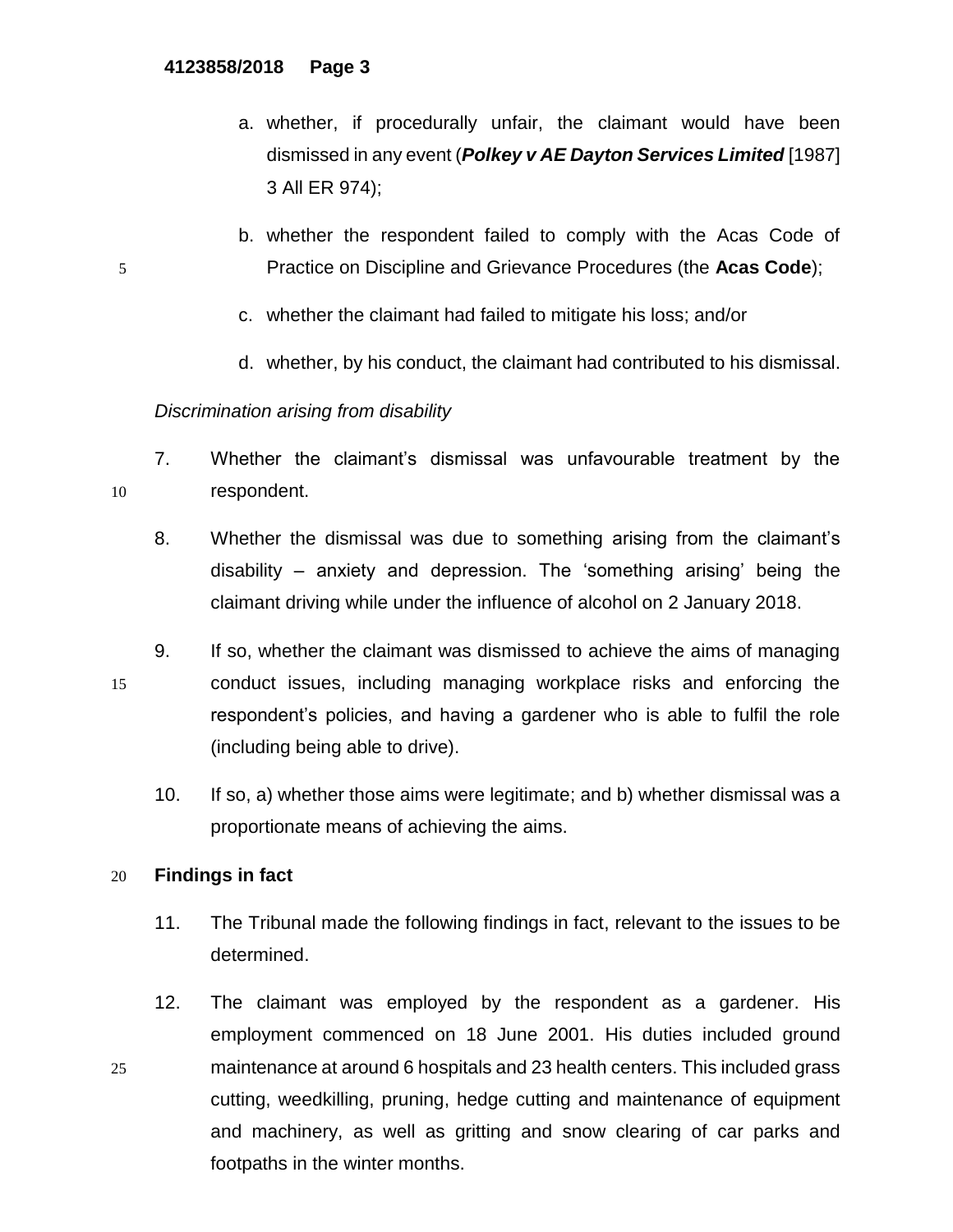- 13. The claimant reported to the Head Gardener, Simon Nicol (**SN**). SN in turn reported to JW, who was at that time Support Services Manager, West Fife. JW's day to day contact was with SN, rather than with the gardeners directly. She accordingly had very little day to day contact with the claimant. Direct 5 contact between the claimant and JW was restricted to group meetings and formal meetings, such as capability meetings.
- 14. From the commencement of his employment, the claimant worked six days per week, Monday to Saturday, 8am to 4.30pm, (with 8 hours on Saturday being classed as overtime). In addition, in the period from October to March 10 annually, he participated in an on call rota with the other gardeners. The gardeners would be called out by SN if the temperature was 2 degrees or less, to grit paths and car parks, or if there was snow to be cleared. From 2009 onwards, due to a reduction in the number of gardeners to 3, the claimant was on call for two weeks out of every three in the winter period. 15 During on call periods he was on call 24 hours a day, 7 days a week. In addition, when there was heavy/prolonged snow, the third gardener would also, generally, go out on call outs (even though they were not on call) as it took three people to operate the machinery.
- 15. Even when called out during the night, the claimant would usually still 20 undertake his full shift the following day. On occasion however the gardeners would be permitted to leave early. There was no formal process of ensuring gardeners took formal rest breaks.
- 16. The claimant raised with SN and JW repeatedly that the gardeners were overworked and under resourced. JW did raise with her line manager, JR, the 25 possibility of recruiting extra gardeners, but was informed that there was no budget to do so.
	- 17. The claimant latterly received basic salary of £18,903. In addition, he received
		- a. an overtime payment of £116 per week, for working every Saturday;
		- b. a payment of £19.10 for each night spent on call; and
- 30 c. £14.50 per hour working when called out during an on-call period.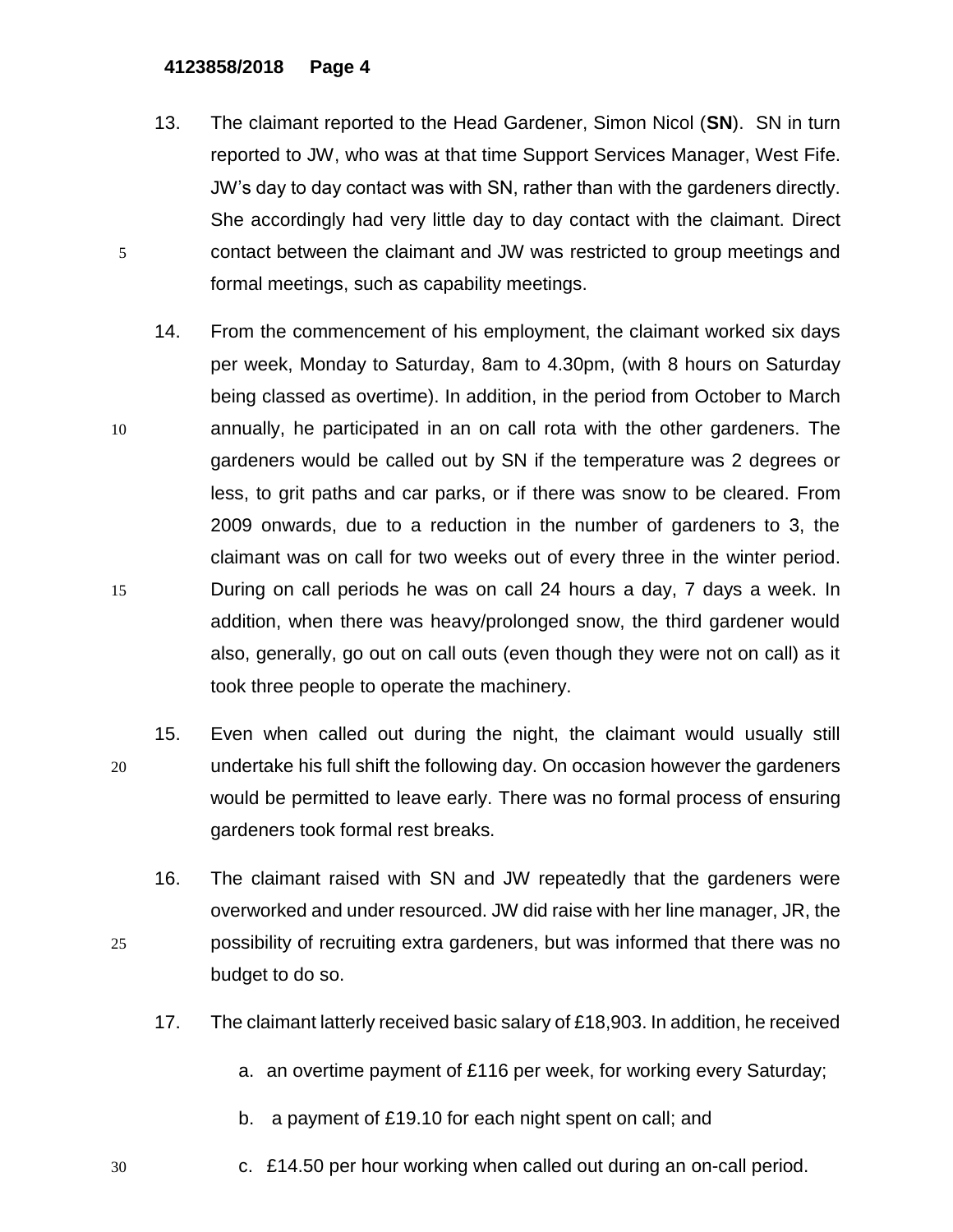- 18. In 2010 and 2012 the claimant was absent from work due to anxiety and depression for 3 and 4 months respectively. On each occasion he was referred to occupational health. Reports were provided to JW and she discussed these with the claimant. Both reports indicated that symptoms may 5 reoccur in the future and made it clear that the claimant continued to take medication to manage his symptoms. The second report stated *'Mr Anderson has given me consent to mention that a perceived work related stressor relating to heightened workload may in part relate to his current period of absence. I would recommend you speak with him regarding this managerial*  10 *matter.'*
- 19. Over the course of the next 7 years, the claimant had a number of short term absences, but no further absences for anxiety or depression. He continued to take medication for his condition however. Management were aware of this and the fact that, on occasions when his medication was changed/altered, he 15 could struggle with that.
- 20. On 2 January 2018 the claimant was arrested for driving while under the influence of alcohol. He had been on call that night, but was not called out. He pled guilty to driving while under the influence of alcohol the following day and sentencing was deferred. The sentence thereafter imposed included the 20 revocation of the claimant's driving licence for a two year period.
- 21. The claimant telephoned SN on 3 January 2018, to inform him of his conviction. SN then contacted ML, as JW was on holiday. ML took advice from the respondent's HR department and it was decided that she should be appointed to conduct an investigation under the respondent's Employment 25 Conduct Policy. The claimant was informed of this by letter dated 4 January 2018 and he was invited to an investigatory meeting on 16 January 2018 with ML and Carrie McKnight (**CM**), HR Advisor. He was also informed that his duties would be restricted pending the outcome of the investigation.
- 22. ML had no experience of conducting disciplinary investigations and had 30 received no training in relation to how to do so.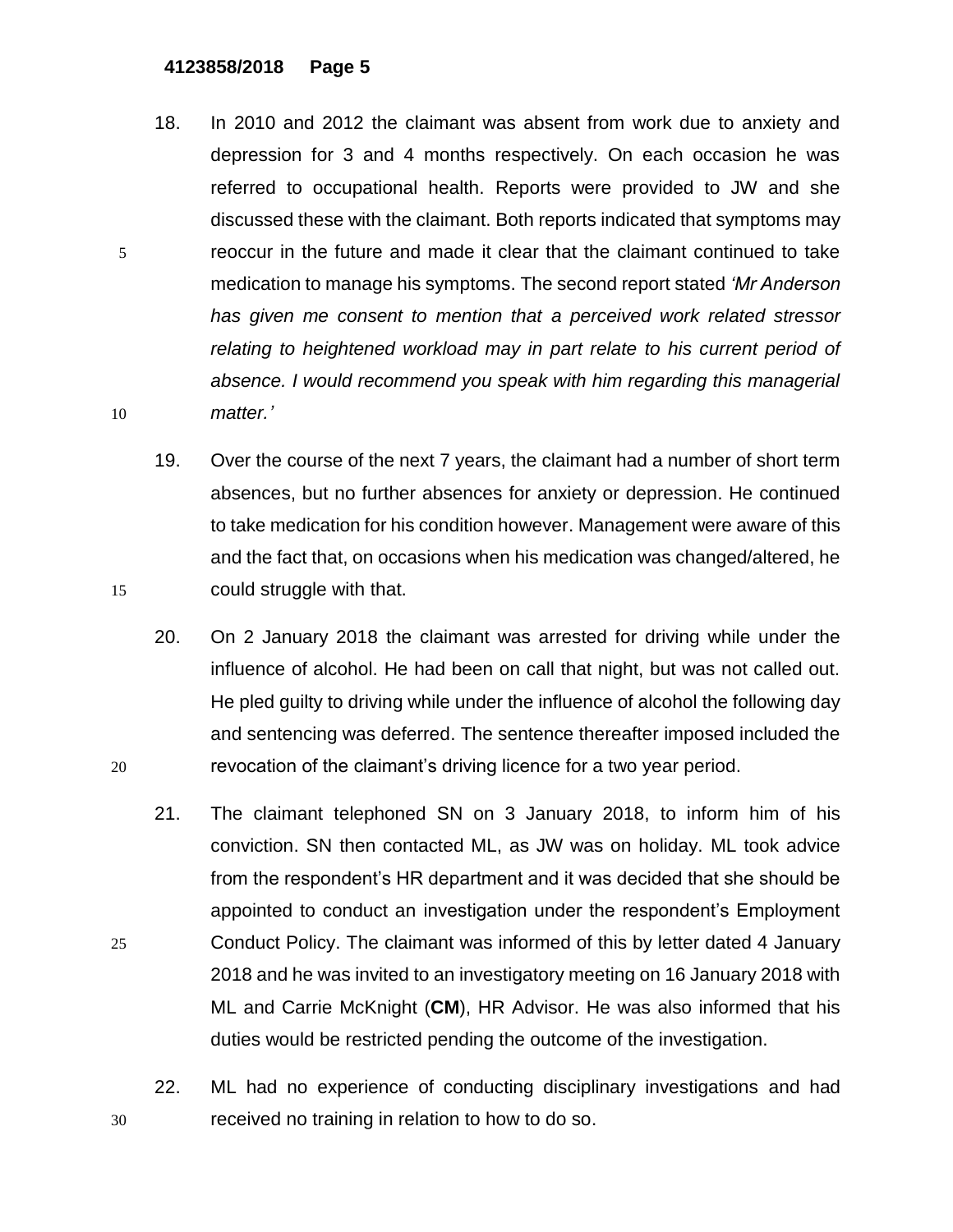- 23. ML and CM met with the claimant on 16 January 2018. He was accompanied at that meeting by his trade union representative. Notes were taken of the meeting. At the meeting, the claimant confirmed that he had been arrested on 2 January 2018 and pled guilty to a drink driving charge the following day. 5 He confirmed he was on call on 2 January 2018, but was aware he would not be called out, as the weather wasn't bad. The notes record that the claimant stated that he felt the following factors contributed to his actions:
	- a. He had had a fall out with his girlfriend that evening, which was unusual;
- 10 b. His workload he was working too much and never had any down time. He was on call 24 hours per day, 7 days per week and even if called out, he would work the next day. He stated had raised these concerns with management; and
	- c. His medical condition of anxiety and depression.
- 15 24. It appeared to ML during the investigatory meeting that the claimant was very unwell. At the conclusion of the investigatory meeting, ML advised the claimant to go home and visit his GP. He did so and was signed of work with anxiety and depression thereafter.
- 25. ML and CM held meetings, as part of the investigation, with JW, SN, Bruce 20 Anderson from HR and a number of individuals in the Estates team. No notes of these meetings, confirming when the meetings took place and what was discussed, were prepared.
- 26. On 23 January 2018, JW completed a Management Referral Form, referring the claimant for an occupational health assessment. It noted that the claimant 25 had been charged with drink driving and a disciplinary hearing had been arranged. It indicated that the claimant had a history of depression and asked the following specific questions:
	- *a. 'Is Lorne receiving appropriate support, medication and treatment for his condition?*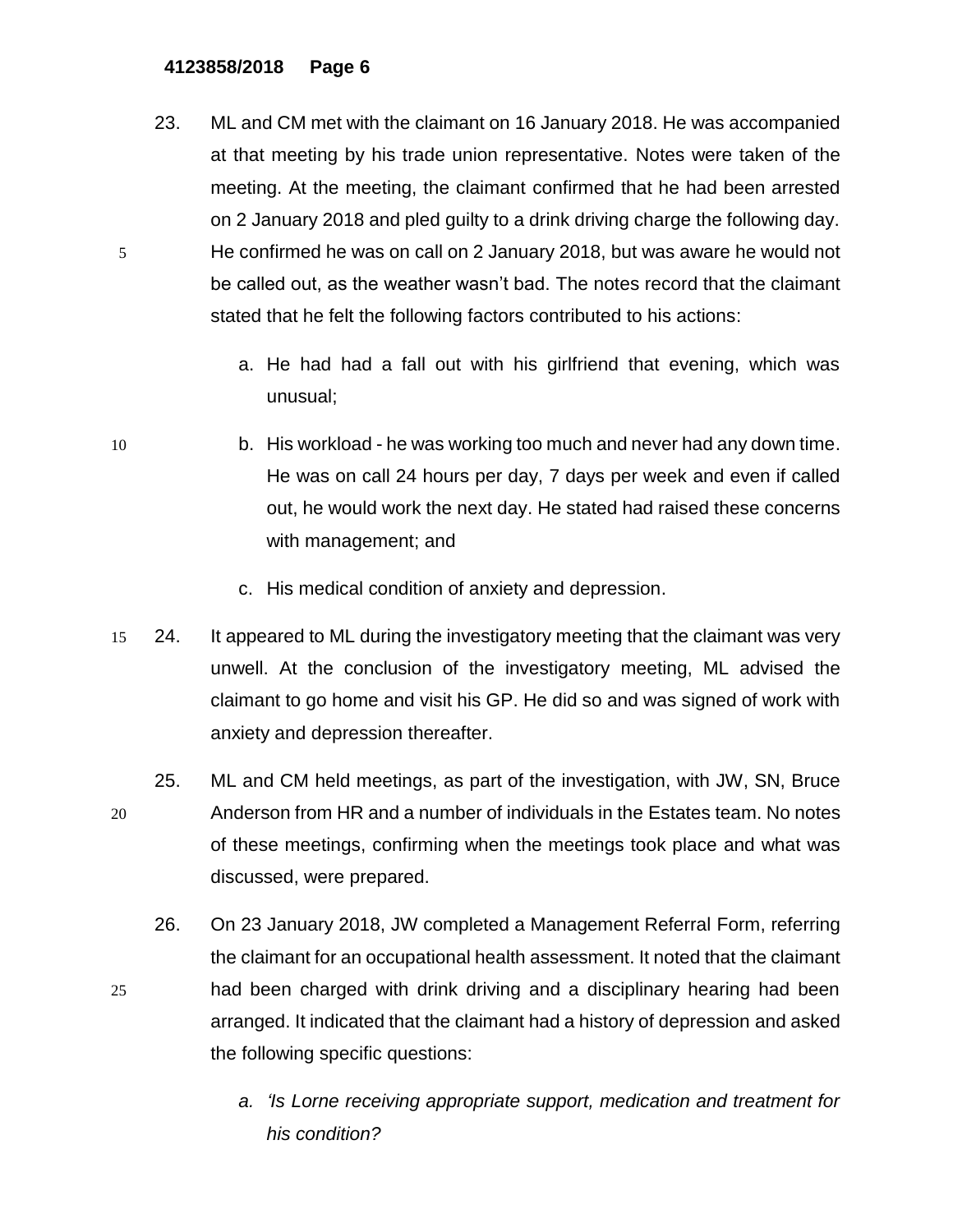- *b.* Is he fit to attend the disciplinary hearing in February? If not, when will *he be or what additional supports and measures can we consider to enable him to attend?*
- *c. Is Lorne likely to be fit to return to work prior to the disciplinary hearing*  5 *in February? If so, what supports should we consider during this time?*
	- *d. Have work pressures contributed to Lorne's ill health, judgement and decision making process in particular around December 2017 (the period being investigated)?'*
- 27. By letter dated 2 February 2018 from JR, the claimant was invited to a 10 disciplinary hearing on 20 February 2018 *'to consider the allegations of a drink driving charge'*. He was informed that ML and CM would present a report of the investigation, a copy of which would be sent to him in advance of the hearing.
- 28. ML and CM prepared an investigation report. The 'Date of Report 15 Submission' was stated to be 5 February 2018. The report provided background of the claimant's employment and set out details of the claimant's working hours (45.5 hours per week plus on call time). It narrated the events of 2 January 2018 and the fact that the claimant was on call at the time. The report referred to the investigatory meeting with the claimant (the notes of 20 which were attached as an appendix to the report). The report referenced the investigatory officers making contact with JW and Bruce Anderson, but included no detail of when those discussions took place or what was discussed. No reference was made to ML and CM interviewing SN and members of the Estates team as part of their investigation. The report 25 confirmed ML's conclusion that the claimant's conduct amounted to gross misconduct.
- 29. The report also confirmed the mitigating factors raised by the claimant as being the domestic dispute, workplace stress and his ill health. In relation to ill health, the report stated *'Lorne disclosed that he suffers from anxiety and*  30 *depression and is currently on mediation. Management were aware of this but Lorne had not raised any concerns with management specifically around*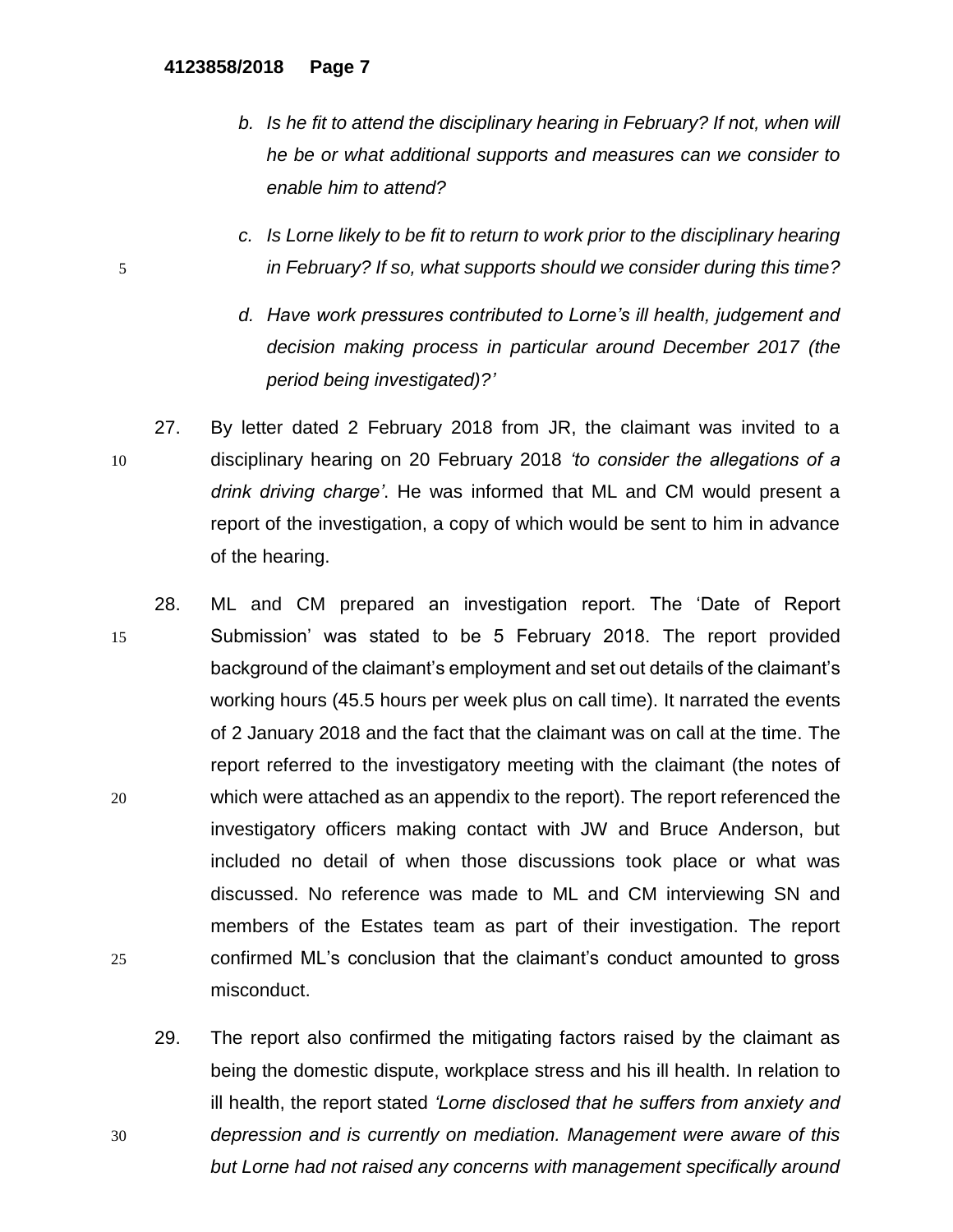*his mental health. Investigating officers are aware that a staff wellbeing and safety management referral has since been submitted.'*

- 30. Within the body of the investigation report, it was stated *'Following the investigatory hearing, it was confirmed the case will proceed to a disciplinary*  5 *hearing and will be presented as gross miss conduct case to a dismissing officer who will decide on the disciplinary sanction up to and including dismissal. The investigating officers also confirmed that secondary data would be obtained to clarify the points raised by Lorne by way of mitigation.'* The report then stated that *'The investigating officer obtained secondary data*  10 *to support Lorne's assertions that work pressures were present during the winter months when gritting and snow clearing was essential.'* The report then detailed that, during the period from 1 October 2017 to 2 January 2018, the claimant was available for work, on average, for 140.1 hours per week. He was on call for 10 weeks out of 14 in that period. Notwithstanding this, his 15 actual hours of work during that period were, on average, 50.7 per week. Fewer hours were worked, on average, outwith the on call periods. No reference was made to the other points raised by the claimant by way of mitigation.
- 31. On 14 February 2018, the occupational health report was signed and sent to 20 the respondent. It confirmed the treatment and support the claimant was receiving and stated that he was not fit to attend a disciplinary hearing or return to work. In relation to the final question posed, regarding whether work pressures contributed to the claimant's ill health, judgement and decision making process the report stated *'it is Mr Anderson's perception that he was*  25 *experiencing some work pressures at that time due to staff shortages and increased on call duties. However, it is not possible retrospectively to say if this contributed to the episode in December 2017 which lead to this current situation.'*
- 32. On 15 March 2018, the claimant requested documentation from the 30 respondent, such as copies of OH reports, his contract, job description and other information from his personnel file. This request was sent to JW.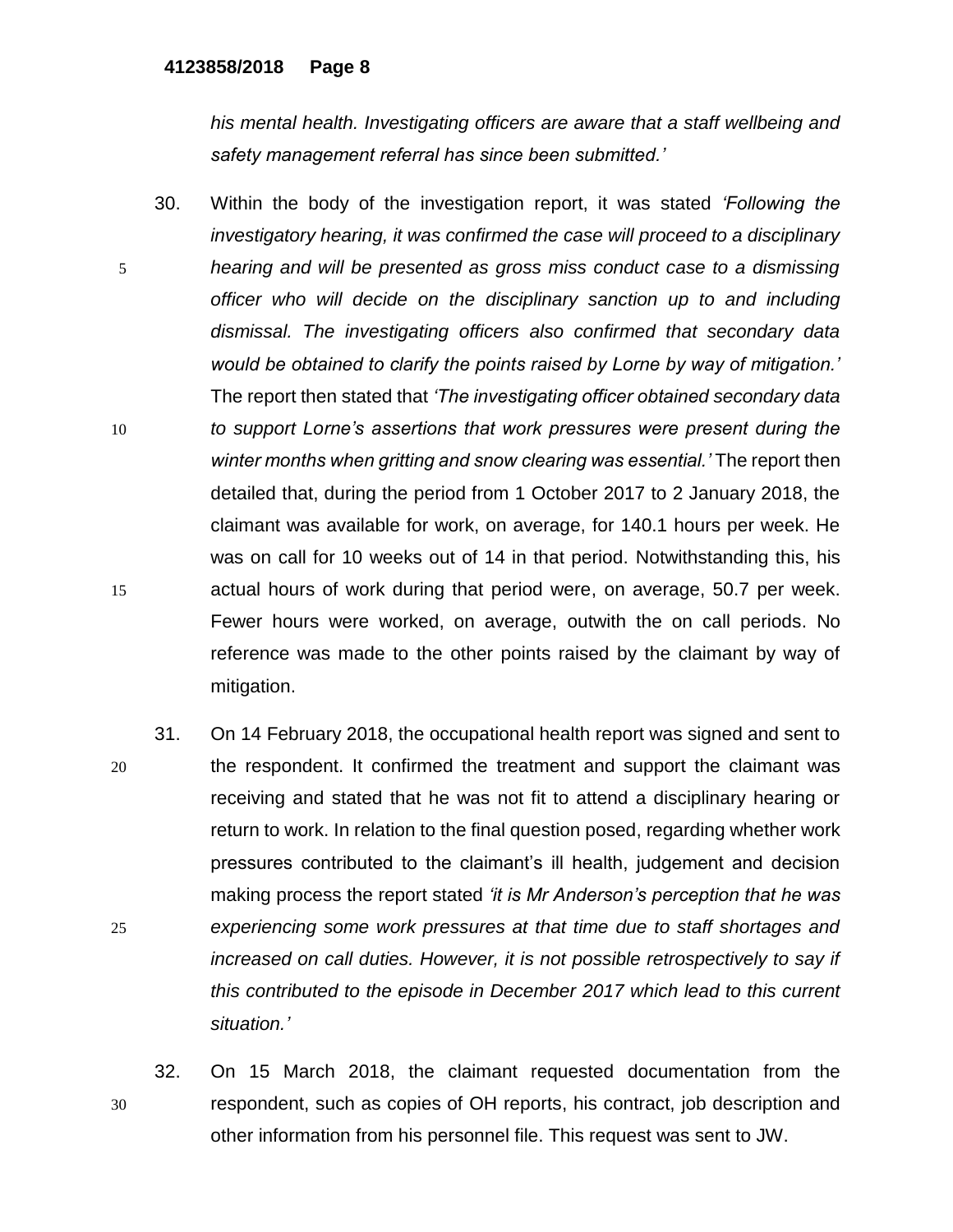- 33. On 1 April 2018, ML took over management responsibility for the gardeners and became the claimant's line manager. Following her appointment, she conducted a full review of the work undertaken by the gardeners at each site and thereafter introduced changes to the working arrangements to make 5 them more efficient, effect cost savings and improve the work life balance of the gardeners. The changes implemented included changing the gardeners' working hours, so they start and finish earlier in the day, ending Saturday overtime and bringing in external contractors during the winter months, so that the on call requirement is reduced and gardeners only require to be on 10 call from Sunday night to Thursday night, rather than 7 days a week.
	- 34. Further disciplinary hearings were set for 6 April, 1 May & 5 June 2018, but did not proceed due to the claimant's ill health. Occupational health confirmed, in a report signed on 12 April 2018, that the claimant's health was deteriorating and he remained unfit to attend a disciplinary hearing.
- 15 35. By letter dated 29 May 2018, the claimant was invited to a further hearing on 19 June 2018 at which ML and CM would present their report of the investigation. It was noted that a copy of that report had already been sent to the claimant. He was informed that if he did not attend, a decision could be taken in his absence. He was informed that, if he wished to provide a written 20 statement in support of his case, he required to do so by 12 June 2018. He was also informed that the meeting could result in his dismissal
- 36. The claimant attended for further occupational health assessment on 31 May 2018. The report issued on 6 June 2018 following this appointment stated *'On assessment today he demonstrated increased anxiety and I can state that I*  25 *have not encountered anyone in such a distressed state as I have during all my consultations with Mr Anderson. It is my opinion that he is unfit to attend the proposed meeting and should he attend he would be unlikely to understand/participate in the proceedings due to heightened anxiety.'* The report confirmed that he was not likely to be able to attend a disciplinary 30 hearing in the next three to six months.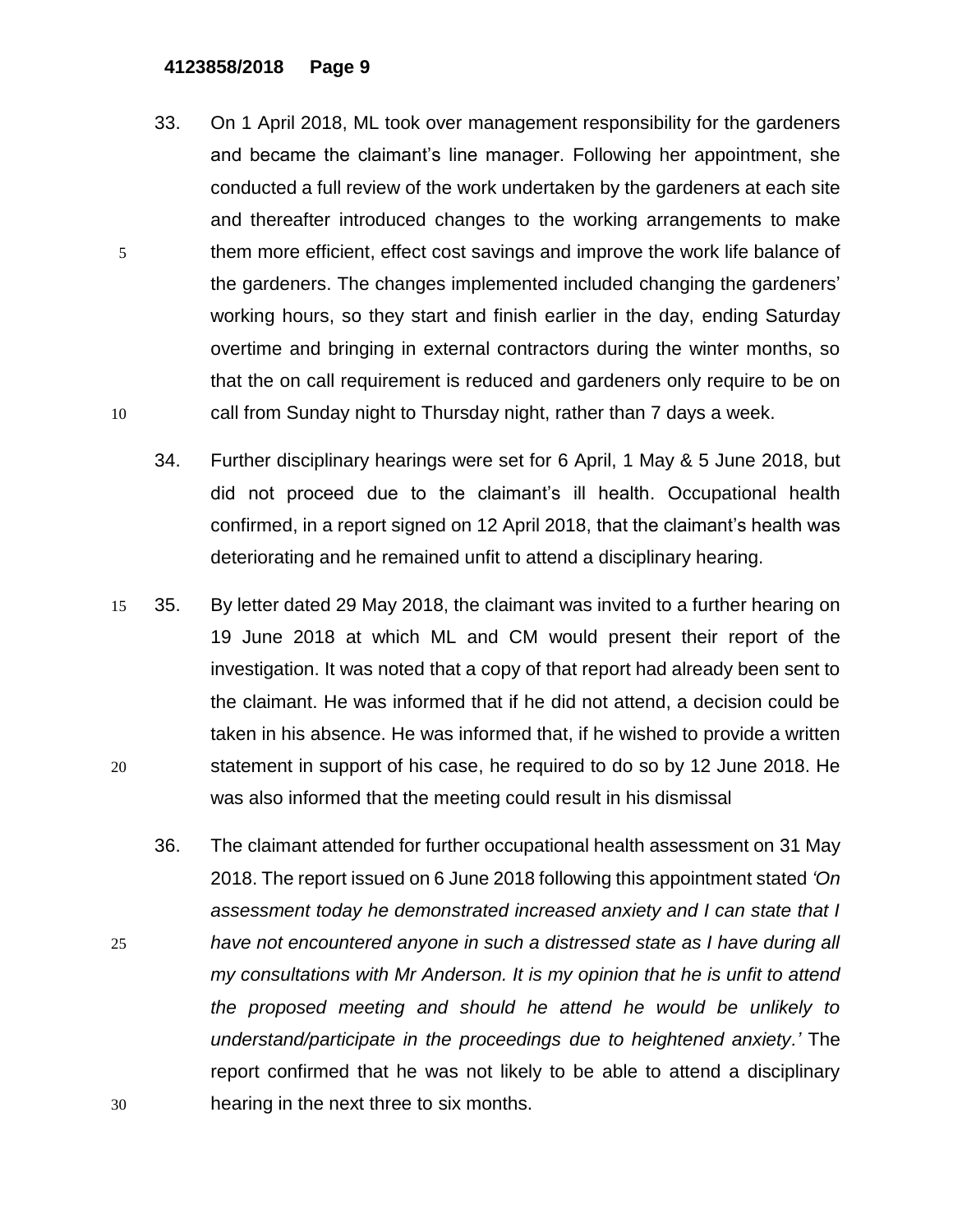- 37. In light of the fact that the claimant would be unable to attend for at least three months, the respondent decided to proceed with the disciplinary hearing scheduled for 19 June 2018.
- 38. The disciplinary hearing proceeded in the claimant's absence. JR chaired the 5 meeting and Melanie Jorgensen, HR officer, provided HR support. ML & CM also attended.
- 39. At the start of the hearing CM introduced an Investigation Update document. That document was not produced to the Tribunal. The minutes of the meeting record the this contained *'information that has come to light since the*  10 *production of the report of the original investigation'* and that it *'refers to a report received on 11 June from Occupational Health'* JR queried whether the claimant or his union representative had seen that document and it was confirmed that they had not.
- 40. ML was asked about the gardeners' working hours. She confirmed that she 15 had *'looked at the vehicle logs and tracking on the vehicles and this information would indicate that the gardeners were not working at full capacity at the weekends.'* In relation to the gardeners' workload during the working week, ML indicated that she had stopped all weekend overtime since 1 April 2018 and the gardeners were able to complete their workload and finish at 20 their designated time during the week.
- 41. CM stated during the meeting *'In recent times there's been comments from colleagues regarding his current state of health and how he is struggling. Nothing prior to this to my knowledge'.* JR did not know the basis for this comment, which colleague(s) provided this information or how CM obtained 25 that information. No explanation of this was sought from CM.
- 42. The disciplinary hearing was adjourned to allow a further occupational health opinion to be obtained in relation to whether the claimant had a dependence on alcohol at the time of his drink driving offence. It was confirmed by a report dated 2 July 208 that he did not. By letter dated 3 July 2018, the claimant was 30 informed that the hearing would reconvene on 17 July 2018 and that he could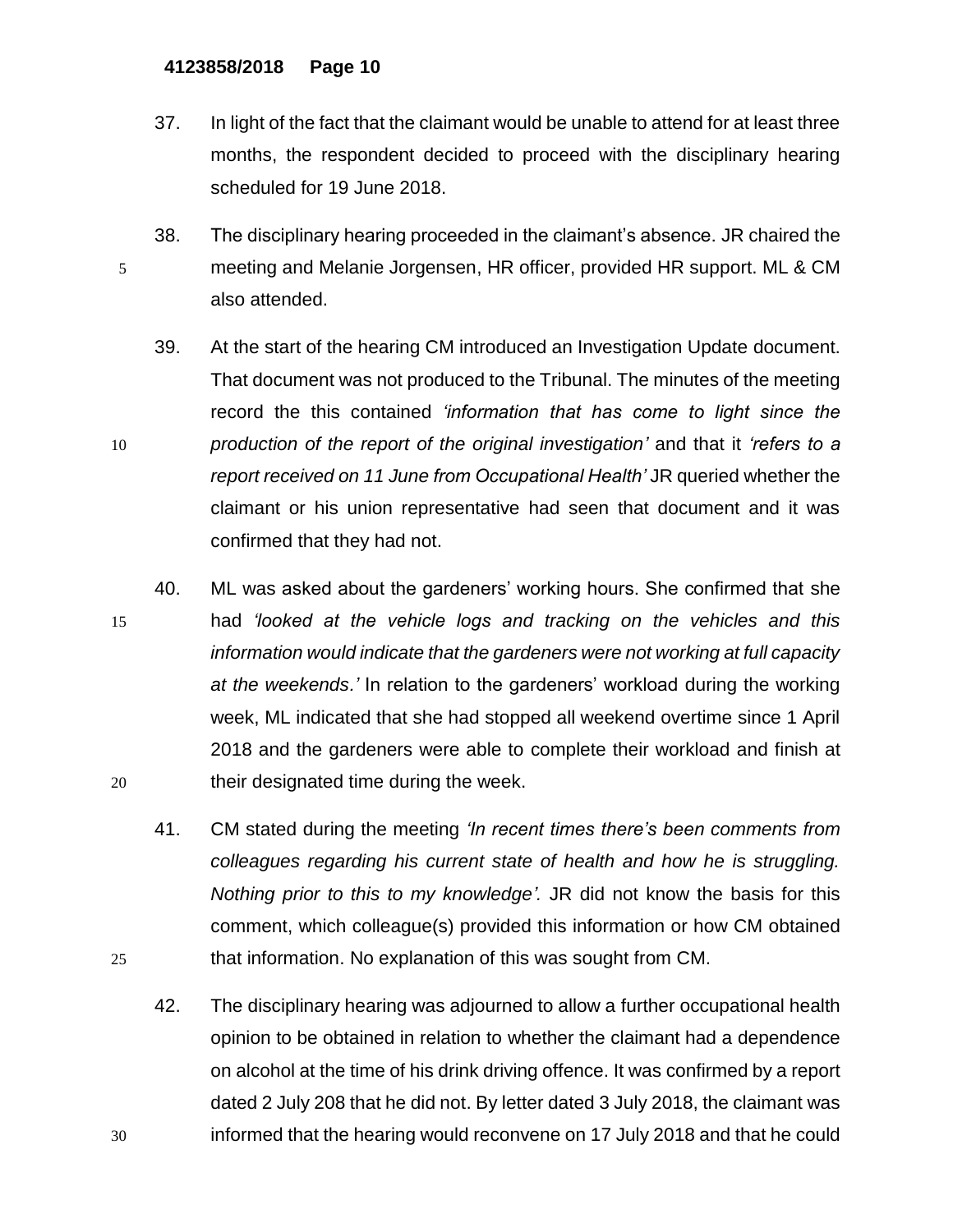submit a written statement, or his union representative could attend the hearing on his behalf.

- 43. Also on 3 July 2018 the claimant wrote to ML (who had taken over from JW as Support Services Manager) indicating that he had still not received the 5 documentation he had requested from JW on 15 March 2018. He asked that these be provided as soon as possible. ML arranged for this to be done and the claimant received the documents on or around 12 July 2018.
	- 44. On 9 July 2018 the claimant raised a grievance in relation to a number of issues including:
- 
- 10 a. That he had requested documents to allow him to present his case at the disciplinary hearing, but these were not provided; and
	- b. That he felt he had been discriminated against as a result of his disability.
- 45. The claimant did not attend the reconvened disciplinary hearing on 17 July 15 2018. His grievance points were however considered.
- 46. At the reconvened disciplinary hearing, ML and CM stated that the claimant did not make them aware during the investigation interview of any long term disability. They referred to the undocumented investigation interview they had conducted with JW and stated that she had confirmed that she was not aware 20 of any condition. When questioned about whether the gardeners were overworked, ML referred to the undocumented investigatory interview she held with SN. She stated that he had indicated that the gardening team did not work to full capacity every Saturday, often finishing early. She also stated that the van used by the gardeners was seen at McDonalds and burger vans 25 etc regularly. She indicated to the Tribunal that this information came from the investigatory interviews (again undocumented) which she had held with the estate workers.
	- 47. By letter dated 25 July 2018, JR confirmed that he had reached the following conclusions: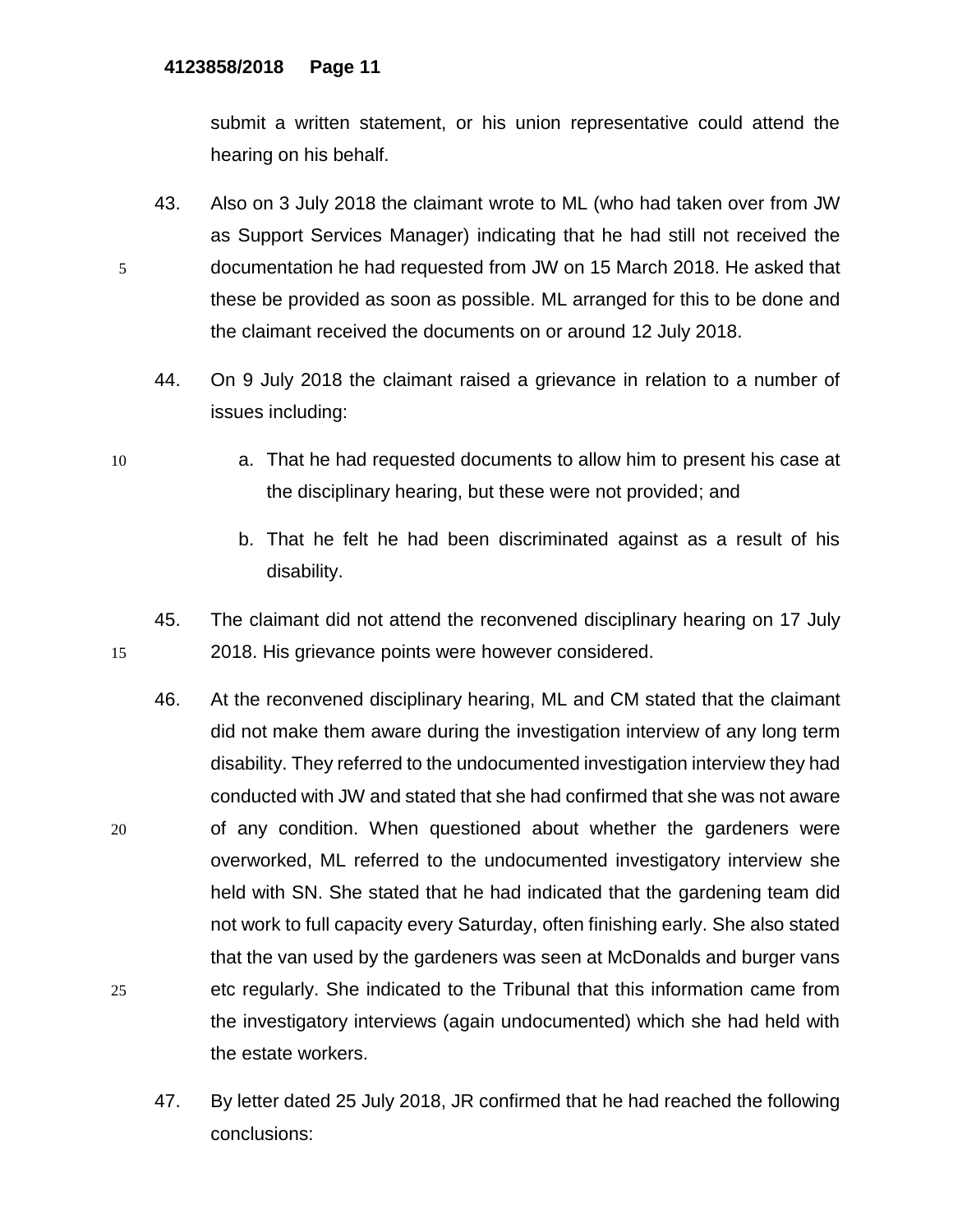- a. That the claimant's actions led to him being unable to perform his duties due to the influence of alcohol;
- b. That he was convicted of a criminal offence which directly affects his ability to perform his duties (given the requirement for gardeners to 5 have a driving licence); and
	- c. That his actions constituted a wilful contravention of NHS Fife's policies and procedures.
- 48. JR stated in his letter that he regarded this to be gross misconduct and it was therefore his decision to terminate the claimant's employment with effect from 10 17 July 2018.
- 49. JR discounted the mitigation put forward by the claimant. In relation to the fall out with his girlfriend, JR felt this was not acceptable mitigation. In relation to the assertions regarding being overworked and the claimant's health contributing, JR felt these were disingenuous. He did not believe the 15 gardeners were overworked, given ML's position and the records produced showing actual working hours. In relation to the claimant's position that his ill health contributed in some way he concluded that the claimant's medical condition was historical only and had no impact on the events of 2 January 2018.
- 20 50. The claimant appealed against his dismissal by letter dated 6 August 2018.
- 51. An appeal meeting took place on 30 October 2018. This was chaired by AF. The claimant attended and was represented by Susan Robertson (**SR**), Regional Officer of Unite. During the hearing SR raised on four separate occasions that the issue of the claimant's health contributing to his actions 25 had not been investigated. When AF asked in response if the claimant's colleagues had been interviewed to back up the claimant's concerns, JR indicated *'No witnesses were interviewed by ML and Carrie McKnight (CMcK) during their investigating in relation to LA's health concerns as they were not a significant part of the Investigatory Hearing.'* SR disputed this, stating that 30 LA had made the investigators aware of his anxiety and depression being a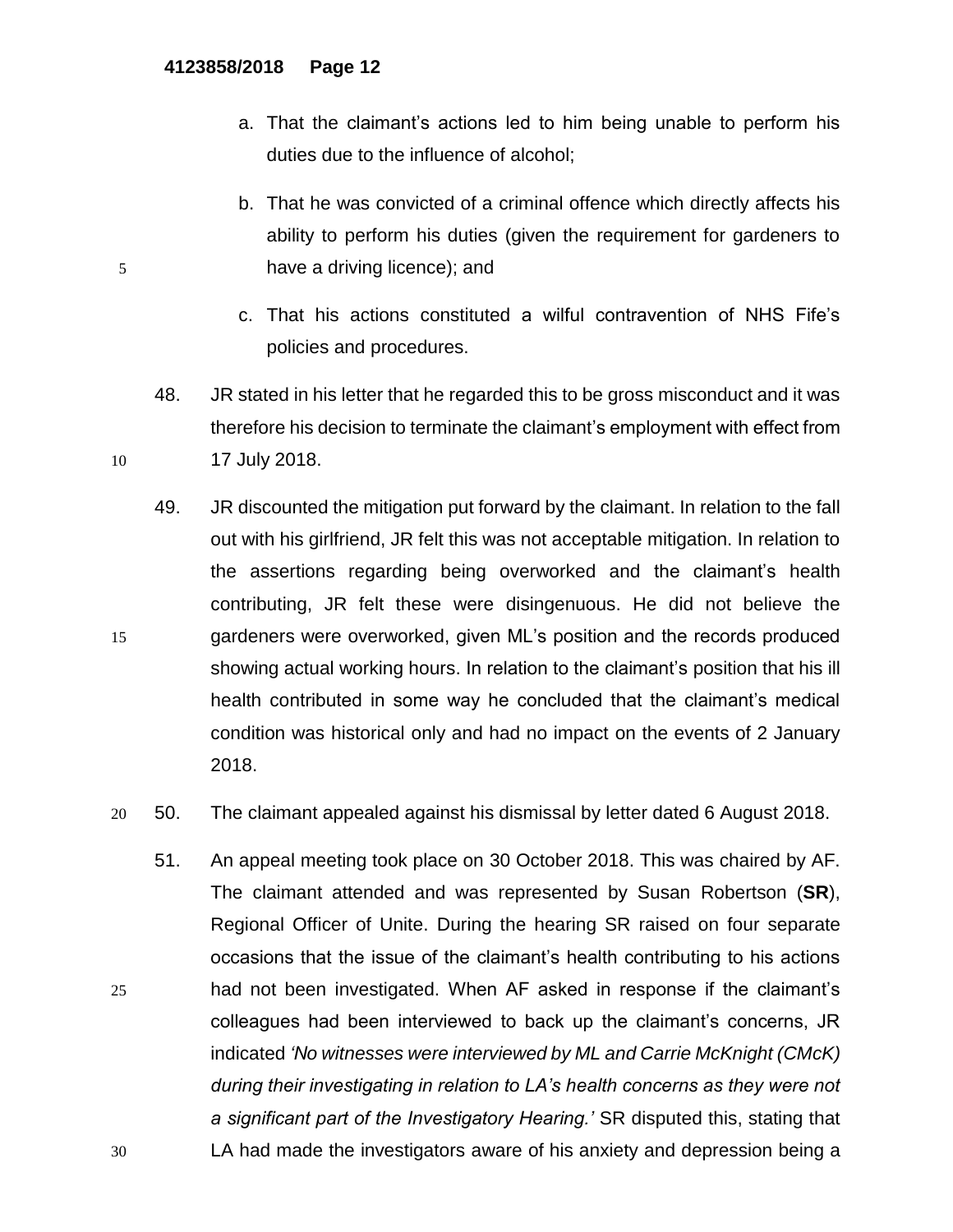contributing factor. ML was asked whether she considered the claimant's health had an impact on the reasons for his actions on the day of the road traffic accident and she stated that she did not. She also stated *'appropriate questions were asked within the Occupational Health referral for the purposes*  5 *of the investigation.'*

- 52. The hearing was adjourned to allow JW to be called as a witness to provide evidence on the claimant's health prior to the drink driving offence. The hearing reconvened on 12 November 2018. JW indicated that she was not aware of any health issues in the lead up to the drink driving incident.
- 10 53. AF took what he was told by all management witnesses at face value. He saw no need to challenge the position presented to him and was confident that all matters would have been properly investigated before the appeal stage.
- 54. AF concluded that that the claimant would reoffend by taking into account his conduct at the appeal meeting and the fact that he felt the claimant had been 15 blasé in not collecting a recorded delivery letter which had been sent to him in the course of the proceedings. He was unable however to say however when that letter was sent or what it was about, but recalled JR mentioning it at one of the meetings.
- 55. AF wrote to the claimant on 19 November 2018, confirming that he did not 20 uphold the appeal. In relation to workplace stress, AF stated *'You described group meetings where you and your colleagues had been meeting with your managers to raise concerns over the years regarding working patterns and on call commitments. However, I saw no evidence of any individual meetings with your managers regarding the impact any work related stress may have*  25 *been having on you in the lead up to your conviction in 2018.'*
- 56. In relation to the claimant's health he stated *'I heard that you have suffered previously in 2010 and 2012 from periods of ill health, where you have had periods of absence relating to anxiety and depression. However, I heard from management that you had not raised any concerns regarding your health*  30 *potentially deteriorating in the lead up to the incident in January 2018. I also confirmed that managers had not been made aware of any concerns from*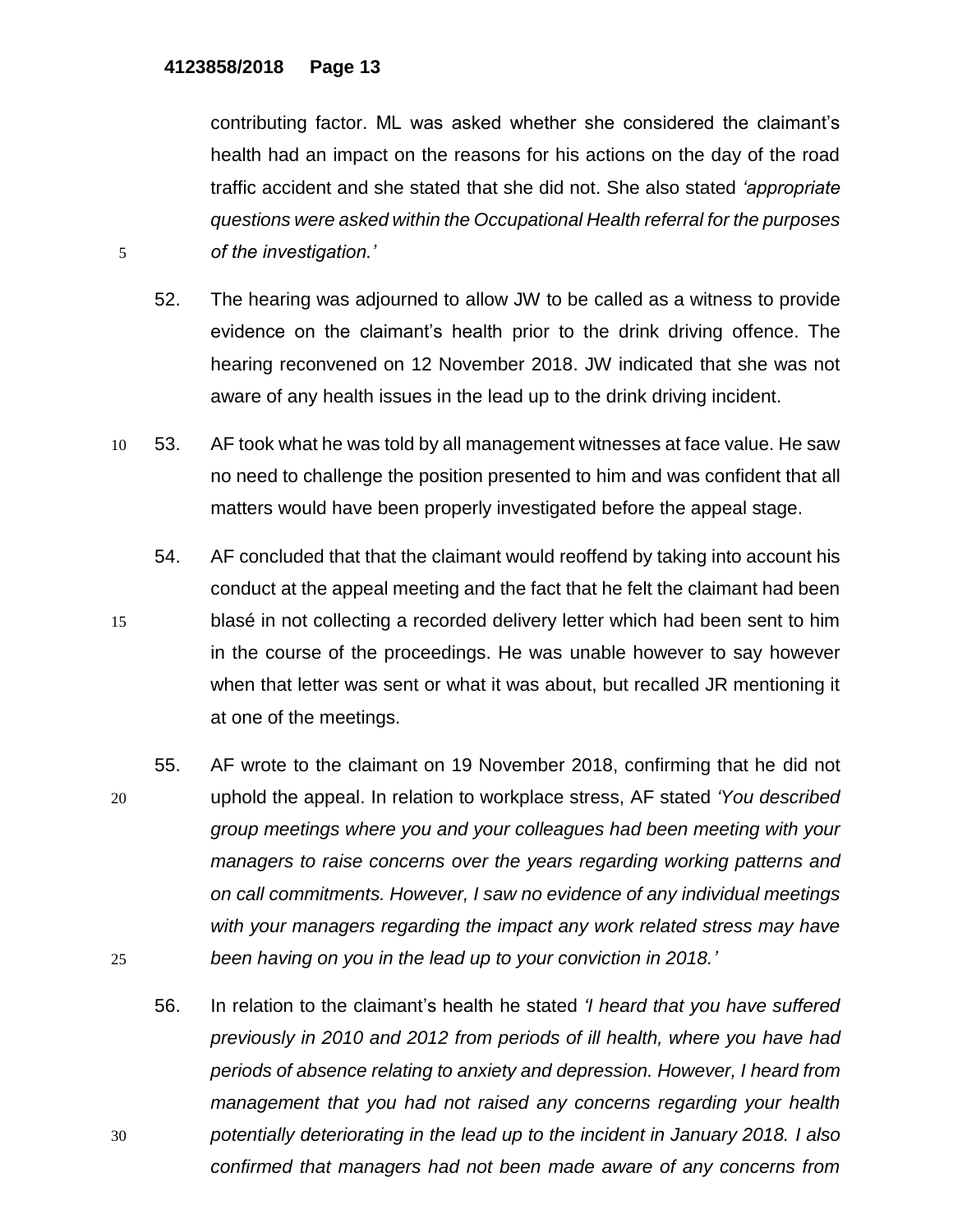*any of your colleagues regarding your behaviours at work to suggest your health was impacted upon again in the lead up to January 2018, as you had suggested.'* He concluded *'I am unconvinced, based on the above and my impressions from our meeting, that ill health played a part in the incident of 2*  5 *January 2018.'*

- 57. AF formed the view that the claimant would reoffend, therefore he could not be redeployed to an alternative role.
- 58. Since the termination of his employment, the claimant has been in receipt of Universal Credit. This has been paid from September 2018 to the date of the 10 Hearing.

# **Respondent's submissions**

- 59. The respondent produced a detailed written submission, with suggested findings in fact, reference to the relevant law and a suggested analysis of the application of the law to the facts of the case. It was submitted that the 15 respondent acted reasonably in treating the claimant's admitted conduct as gross misconduct and that a fair procedure was followed.
- 60. If the dismissal was found to be unfair, any compensation awarded should be reduced following the principles laid down in Polkey, to reflect the fact that the claimant would have been dismissed in any event and as a result of the 20 claimant's contribution to his dismissal.
- 61. In relation to the disability discrimination claim, to be successful the claimant would require to demonstrate that his drink driving (which was the cause of the dismissal) somehow arose from his depression and anxiety. This was a matter for the claimant to prove and no medical evidence had been produced 25 to support such a claim. As there was no such link, the claim should be dismissed.

### **Claimant's submissions**

62. The claimant's representative made submissions by way of response to and with reference to the respondent's written submission, principally the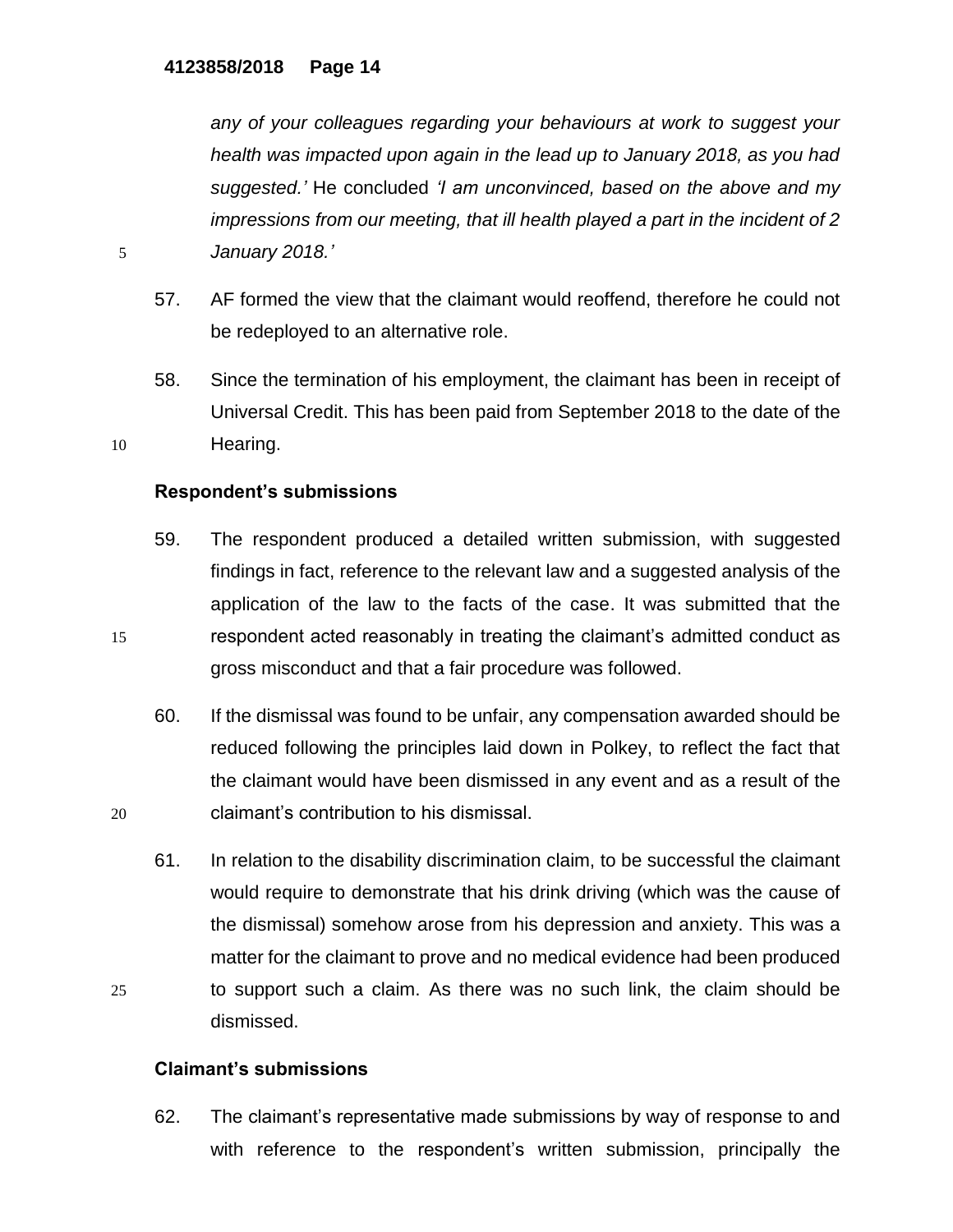suggested findings in fact. In relation to the legal arguments, the claimant's representative referred the Tribunal to the case of *City of York Council v Grosset* [2018] ICR 1492, CA.

# **Relevant law**

- 5 *Discrimination arising from disability*
	- 63. Section 15(1) EqA states: *"A person (A) discriminates against a disabled person (B) if – (a) A treats B unfavourably because of something arising in consequence of B's disability, and (b) A cannot show that the treatment is a proportionate means of achieving a legitimate aim."*
- 10 64. The Court of Appeal in *City of York Council v Grosset* [2018] ICR 1492, CA confirmed, at paragraphs 36-38 that:

*'On its proper construction, section 15(1)(a) requires an investigation of two distinct causative issues: (i) did A treat B unfavourably because of an (identified) "something"? and (ii) did that "something" arise in consequence of*  15 *B's disability? The first issue involves an examination of A's state of mind, to establish whether the unfavourable treatment which is in issue occurred by reason of A's attitude to the relevant "something"….The second issue is an objective matter, whether there is a causal link between B's disability and the relevant "something".'*

- 65. Section 94 ERA provides that an employee has the right not to be unfairly dismissed.
- 66. In cases where the fact of dismissal is admitted, as it is in the present case, the first task of the Tribunal is to consider whether it has been satisfied by the 25 respondent (the burden of proof being upon them in this regard) as to the reason for the dismissal and that it is a potentially fair reason falling within s98(1) or (2) of the ERA.
	- 67. If the Tribunal is so satisfied, it should proceed to determine whether the dismissal was fair or unfair, applying the test within s98(4) of the ERA. The

<sup>20</sup> *Unfair Dismissal*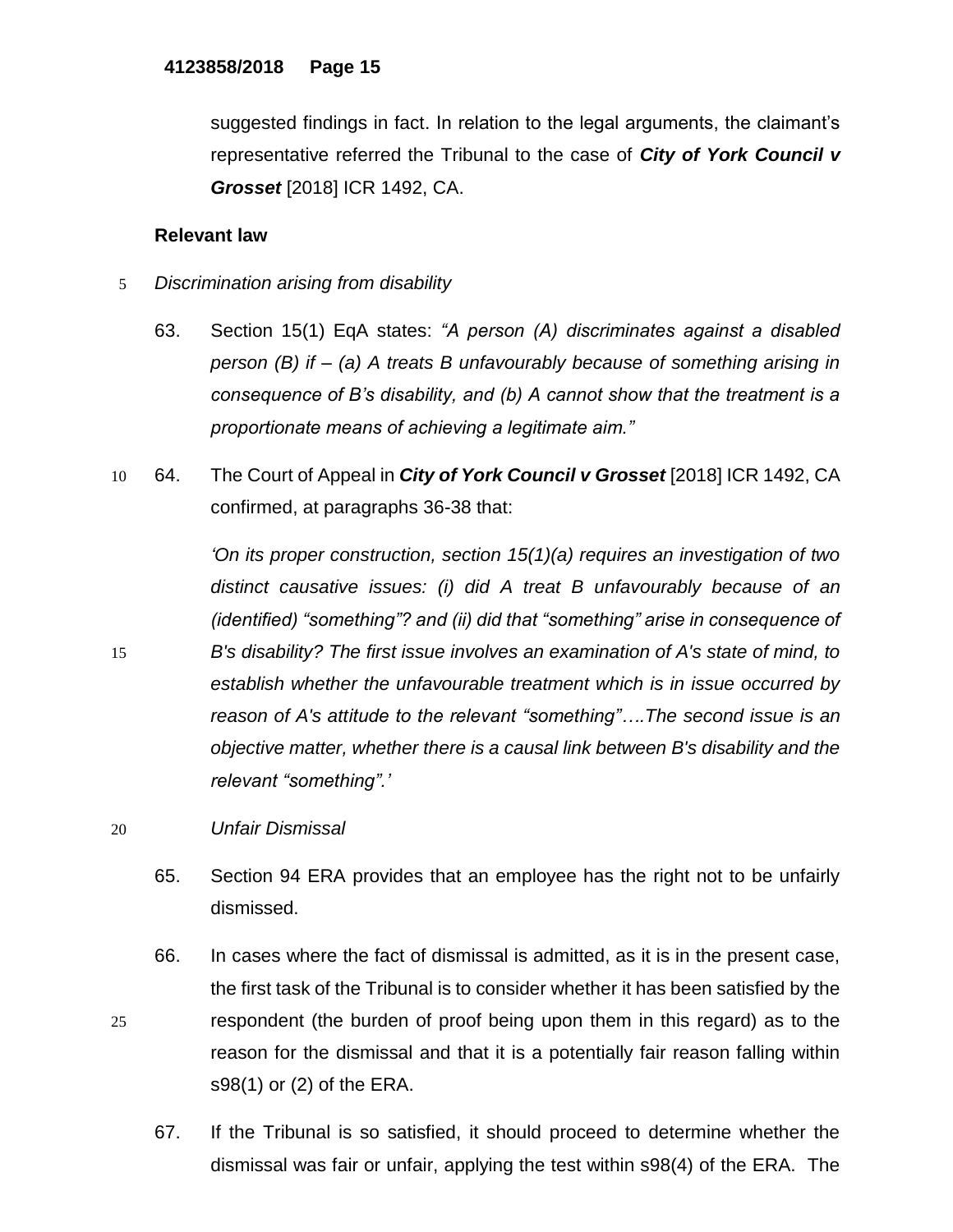determination of that question (having regard to the reason shown by the employer):-

- *"(a) depends on whether in the circumstances (including the size and administrative resources of the employer's undertaking), the employer*  5 *acted reasonably or unreasonably in treating it as a sufficient reason for dismissing the employee, and*
	- *(b) shall be determined in accordance with equity and the substantial merits of the case."*
- 68. Where an employee has been dismissed for misconduct, *British Home*  10 *Stores v Burchell* [1978] IRLR 379, sets out the questions to be addressed by the Tribunal when considering reasonableness as follows:
	- (i). whether the respondent genuinely believed the individual to be guilty of misconduct;
- (ii). whether the respondent had reasonable grounds for believing the 15 individual was guilty of that misconduct; and
	- (iii). whether, when it formed that belief on those grounds, it had carried out as much investigation as was reasonable in the circumstances.
- 69. Where an employee's ill-health may have contributed to behaviour that the employer considers amounts to gross misconduct, a failure to investigate that 20 ill-health before dismissing the employee may render that dismissal unfair (*Governing Body of Hastingsbury School v Clarke* UKEAT/0373/07, *The City of Edinburgh Council v Dickson* UKEATS/0038/09 and *British Telecommunications plc v Daniels* UKEAT/0554/11/MAA).
- 70. In determining whether the employer acted reasonably, it is not for the 25 Tribunal to decide whether it would have dismissed for that reason. That would be an error of law as the Tribunal would have 'substituted its own view' for that of the employer. Rather, the Tribunal must consider the objective standards of a reasonable employer and bear in mind that there is a range of responses to any given situation available to a reasonable employer. It is only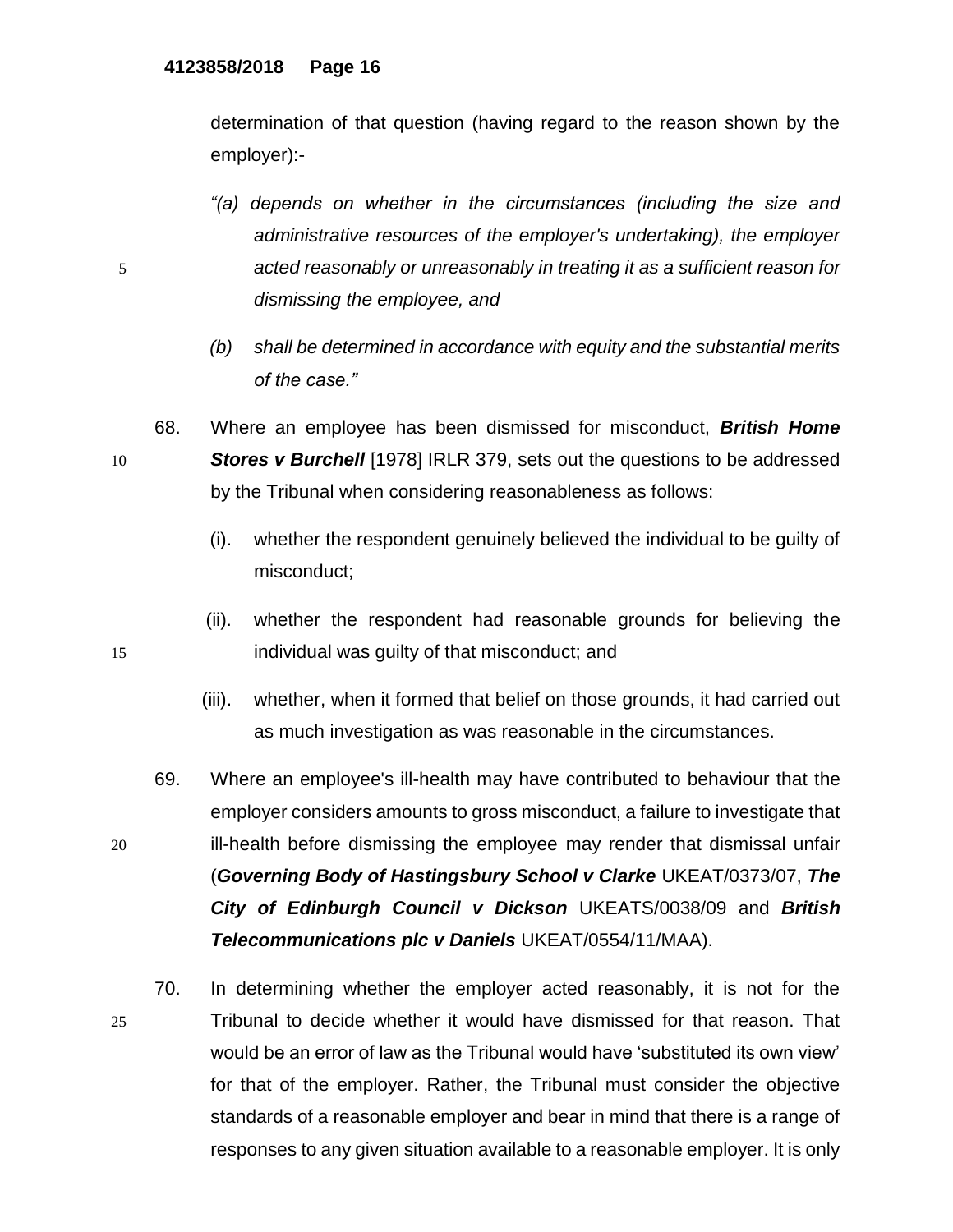if, applying that objective standard, the decision to dismiss (and the procedure adopted) is found to be outside that range of reasonable responses, that the dismissal should be found to be unfair (*Iceland Frozen Foods Limited v Jones* [1982] IRLR 439).

# 5 **Decision**

# *Discrimination Arising from Disability*

- 71. As the claim was discrimination arising out of disability the Tribunal started by referring to section 15 of the EqA.
- 72. Section 15(2) states that section 15(1) will not apply if the employer was 10 unaware that the claimant was disabled. The Tribunal concluded that the respondent was aware that the claimant suffered from anxiety and depression. This was brought to their attention as a result of the claimant's absences in 2010 and 2012. The medical reports received at the time stated that the claimant was taking medication for his condition and the respondent 15 was aware that this continued to be the case.
	- 73. The Tribunal considered the questions posed by the Court of Appeal in *City of York Council v Grosset.*
- 74. The Tribunal considered whether the claimant was treated unfavourably and, if so, by whom. The EHRC Employment Code indicates that unfavourable 20 treatment is treated synonymously with disadvantage. The Tribunal accepted that claimant's dismissal, by JR, amounted to unfavourable treatment. The Tribunal considered the reason for the unfavourable treatment and accepted this was due to the claimant driving while under the influence of alcohol on 2 January 2018. In relation to the first question posed by the Court of Appeal in 25 *City of York Council v Grosset*, the Tribunal found therefore that the claimant was treated unfavourably because of an identified 'something', namely driving while under the influence of alcohol.
- 75. The Tribunal then considered the second question posed by the Court of Appeal in *City of York Council v Grosset* - whether that something, namely 30 the claimant driving while under the influence of alcohol, arose in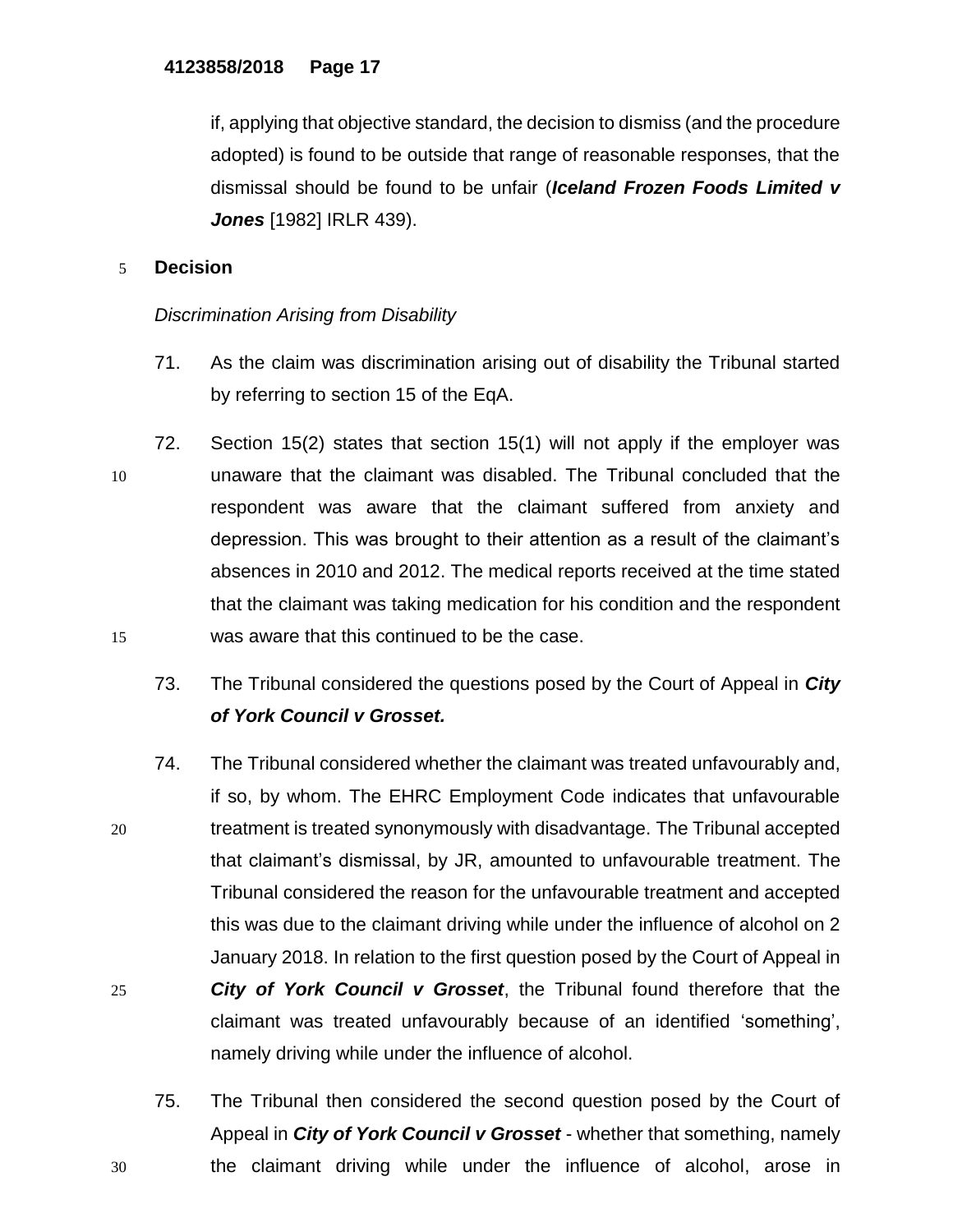consequence of the claimant's disability. The Tribunal found that it did not. There was no evidence before the Tribunal to demonstrate any causal link between the claimant's disability and his actions on 2 January 2018, for example in the form of a medical report.

5 76. For this reason the Tribunal concluded that the claim of discrimination arising from disability does not succeed.

### *Unfair dismissal*

- 77. The Tribunal referred to s98(1) ERA. It provides that the respondent must show the reason for the dismissal, or if more than one the principal reason, 10 and that it was for one of the potentially fair reasons set out in s98(2). At this stage the Tribunal was not considering the question of reasonableness. The Tribunal had to consider whether the respondent had established a potentially fair reason for dismissal. The Tribunal accepted that the reason for dismissal was the claimant's conduct – a potentially fair reason under  $\frac{98(2)}{b}$ .
- 15 78. The Tribunal then considered s98(4) ERA. The Tribunal had to determine whether the dismissal was fair or unfair, having regard to the reason is shown by the respondent. The answer to that question depends on whether, in the circumstances (including the size and administrative resources of the employer's undertaking) the respondent acted reasonably in treating the 20 reason as a sufficient reason for dismissing the employee. This should be determined in accordance with equity and the substantial merits of the case. The Tribunal was mindful of the guidance given in cases such as *Iceland Frozen Foods Limited v Jones* that it must not substitute its own decision, as to what the right course to adopt would have been, for that of the 25 respondent. There is a band of reasonableness within which one employer might reasonably dismiss the employee, whereas another would quite reasonably keep the employee on. If no reasonable employer would have dismissed, then dismissal is unfair, but if a reasonable employer might reasonably have dismissed, the dismissal is fair.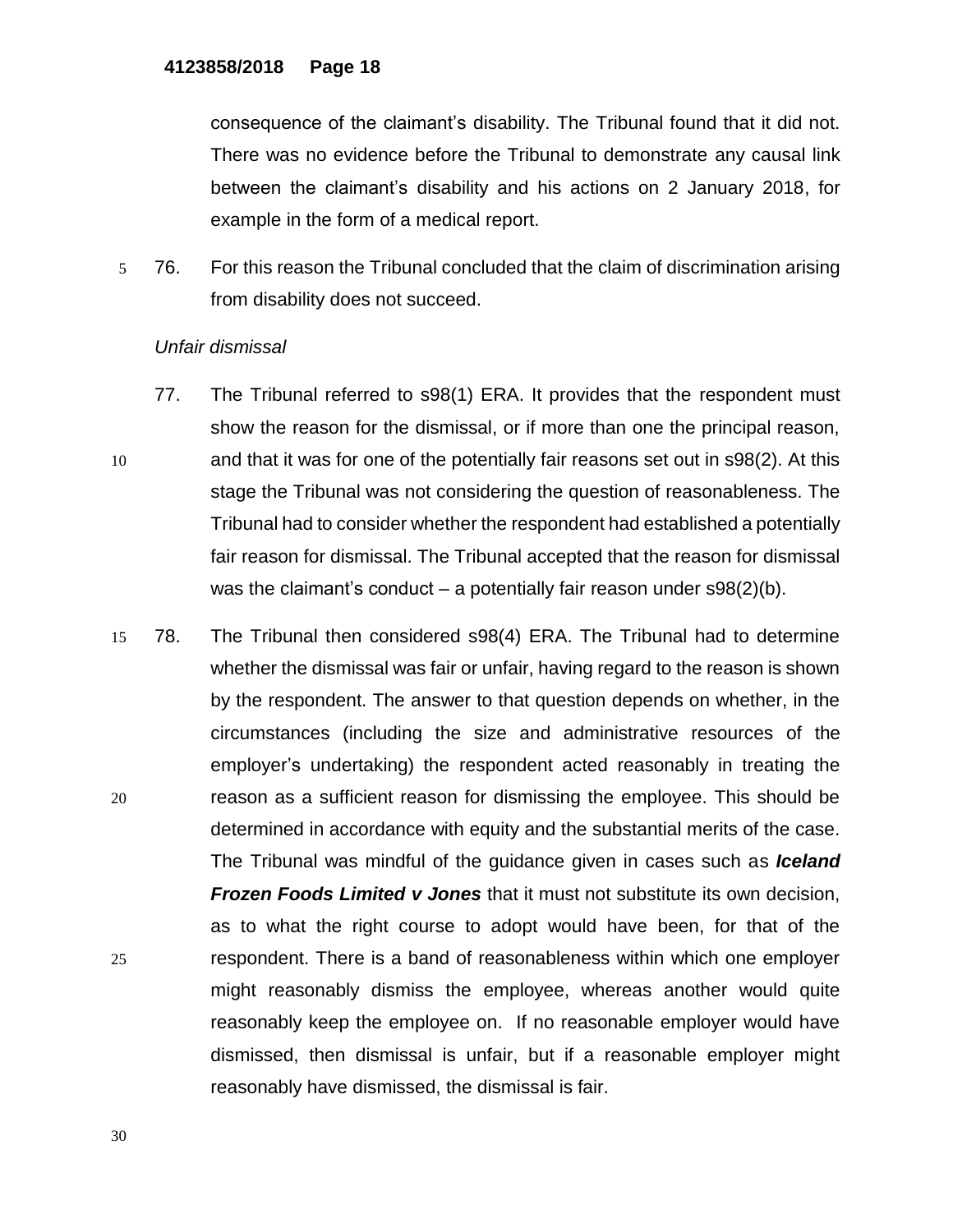- 79. In relation to the size and administrative resources of the respondent, the Tribunal took into account that the respondent is a large employer, with significant HR support.
- 80. The Tribunal referred to the case of *British Home Stores v Burchell*. The 5 Tribunal was mindful that it should not consider whether the claimant had in fact committed the conduct in question, as alleged, but rather whether the respondent genuinely believed he had and whether the respondent had reasonable grounds for that belief, having carried out a reasonable investigation.

# 10 Did JR have a genuine belief?

81. The Tribunal concluded that JR did have a genuine belief that the claimant had been guilty of the misconduct.

# Did JR have reasonable grounds for his belief?

- 82. The Tribunal found that JR did have reasonable grounds for his belief that the 15 claimant had driven his car while under the influence of alcohol at a time when he was on call. The claimant accepted that he had done so.
	- 83. The claimant however indicated that there were several factors which had contributed to his actions, namely the fall out with his girlfriend, his workload and his medical condition of anxiety and depression.
- 20 84. JR concluded that the claimant's fall out with his girlfriend was not acceptable mitigation for his actions. The Tribunal found that there were reasonable grounds for this conclusion.
- 85. JR concluded that the claimant was not overworked, based on the evidence of ML and reviewing the records of the number of times he was actually called 25 out while on call. The Tribunal found that were reasonable grounds for this conclusion.
	- 86. JR concluded that the claimant's medical condition was historical only and had no impact on the events of 2 January 2018. The Tribunal found that there were no reasonable grounds for this conclusion: whilst medical reports were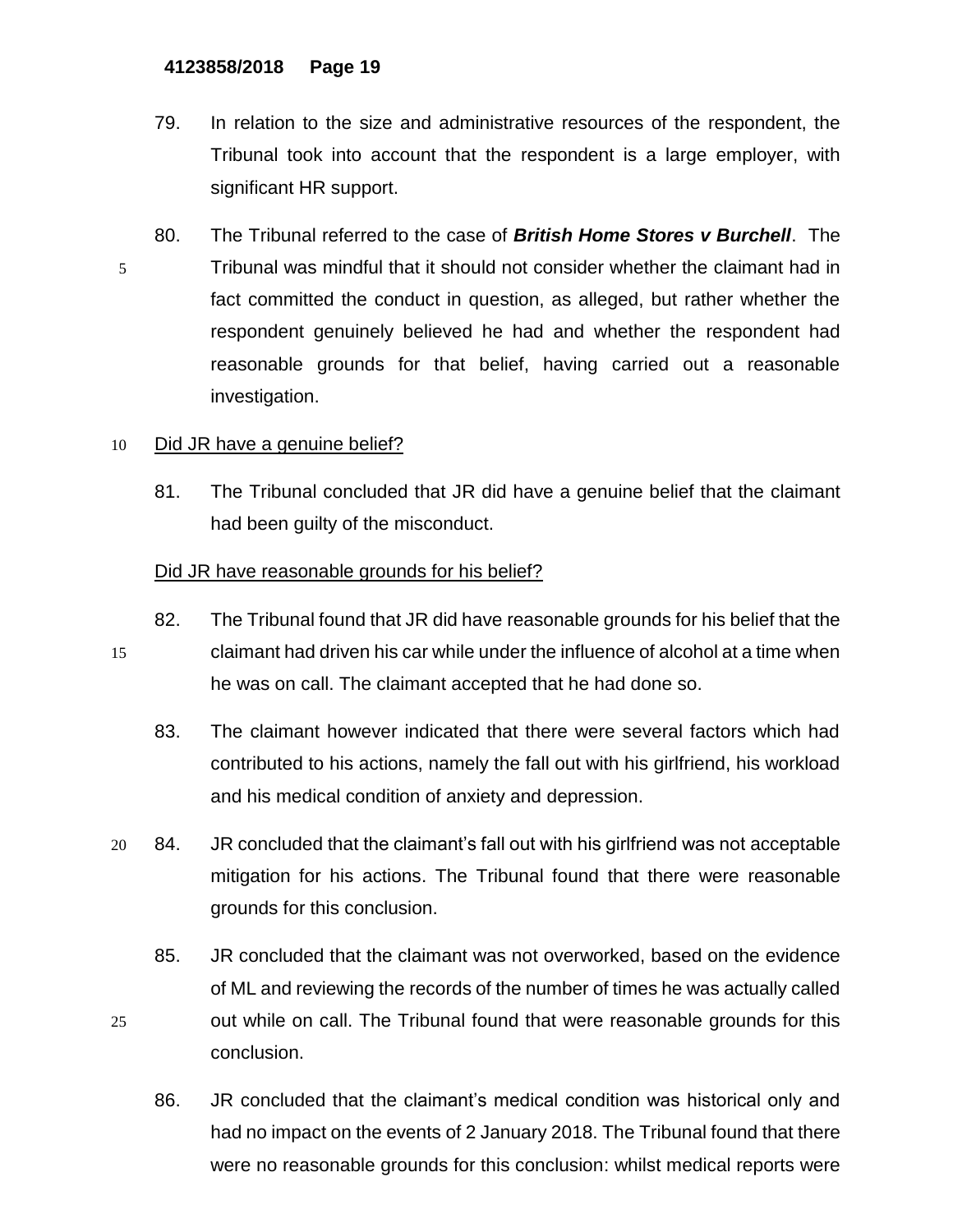obtained, they did not address whether the claimant's medical condition of anxiety and depression had any impact on the events of 2 January 2018, as the relevant questions were not asked of occupational health.

### Was there a reasonable investigation?

- 5 87. The Tribunal then considered whether, when JR reached his conclusions, the respondent had carried out as much investigation as was reasonable in the circumstances.
- 88. The Tribunal concluded that the respondent had carried out as much investigation as was reasonable in the circumstances in respect of all areas 10 other than one, namely in relation to whether the claimant's medical condition of anxiety and depression had any impact on the events of 2 January 2018.
- 89. The Tribunal noted that no investigation was conducted in relation to whether the claimant's health contributed to his actions on 2 January 2018, as he asserted. Despite the investigating officers requesting an occupational health 15 report on 23 January 2018, no questions were asked as to whether the claimant's medical condition, of anxiety and depression, could have contributed to his conduct, as the claimant asserted. Instead the questions to occupational health focused on whether *'work pressures'* contributed to the claimant's ill health, judgement and decision making process and whether the 20 claimant had a dependency on alcohol*.*
- 90. The only indication of the claimant's health immediately prior to 2 January 2018 came from CM who stated to JR during the course of the disciplinary hearing that *'In recent times there's been comments from colleagues regarding his current state of health and how he is struggling. Nothing prior*  25 *to this to my knowledge'.* JR did not know the basis for this comment, which colleague(s) provided this information or how CM obtained that information. No explanation of this was sought from CM by JR before he reached his decision.
- 91. In the Tribunal's view a reasonable employer, faced with these 30 circumstances, would have investigated the claimant's assertion that his ill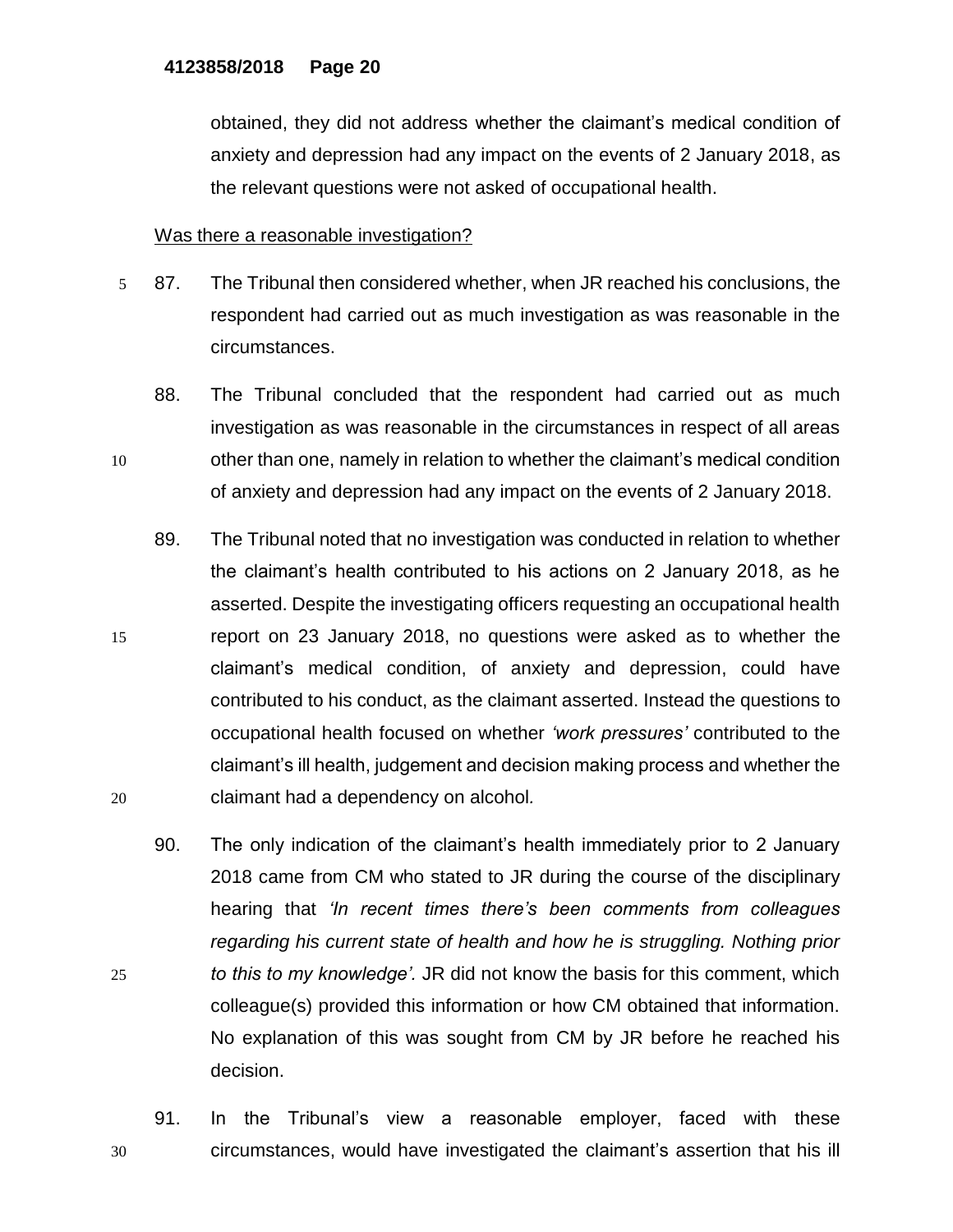health contributed to his actions, by obtaining an opinion on this matter from appropriately qualified medical professionals, before forming a belief that the claimant was guilty of gross misconduct. In addition, a reasonable employer, faced with these circumstances, would have sought further information CM, 5 in relation to the basis of her comments made during the course of the disciplinary hearing, before forming the belief that the claimant was guilty of gross misconduct.

92. The Tribunal was accordingly not satisfied that, at the stage JR formed his belief that the Claimant was guilty of gross misconduct, as much investigation 10 as was reasonable in all the circumstances of the case had been carried out.

### Procedure

- 93. In considering the fairness of the dismissal in accordance with s98(4) ERA, the Tribunal also required to have regard to the procedure which was adopted.
- 15 94. The Tribunal considered that it was reasonable for the respondent to proceed with the disciplinary hearing in June 2018. By that stage the claimant had been invited to 4 disciplinary hearings. Each was postponed due to the claimant's ill health. The occupational health advice received on 6 June 2018 was that the claimant was not likely to be in a position to attend a disciplinary 20 hearing in the next three to six months. The claimant was informed that he could submit a written statement, or his union representative could attend on his behalf.
- 95. Whilst it would have been preferable for the documentation which the claimant requested on 15 March 2018 to be provided sooner, the Tribunal did 25 not find that failure to provide these prior to 12 July 2018 undermined the fairness of the procedure adopted. The claimant had the opportunity to comment on these prior to JR reaching his decision and JR took into account the fact that the documents had not been provided timeously in reaching his decision, as the claimant had referred to this in his grievance. The claimant 30 also had the opportunity to raise issues in relation to the documentation received at the appeal hearing.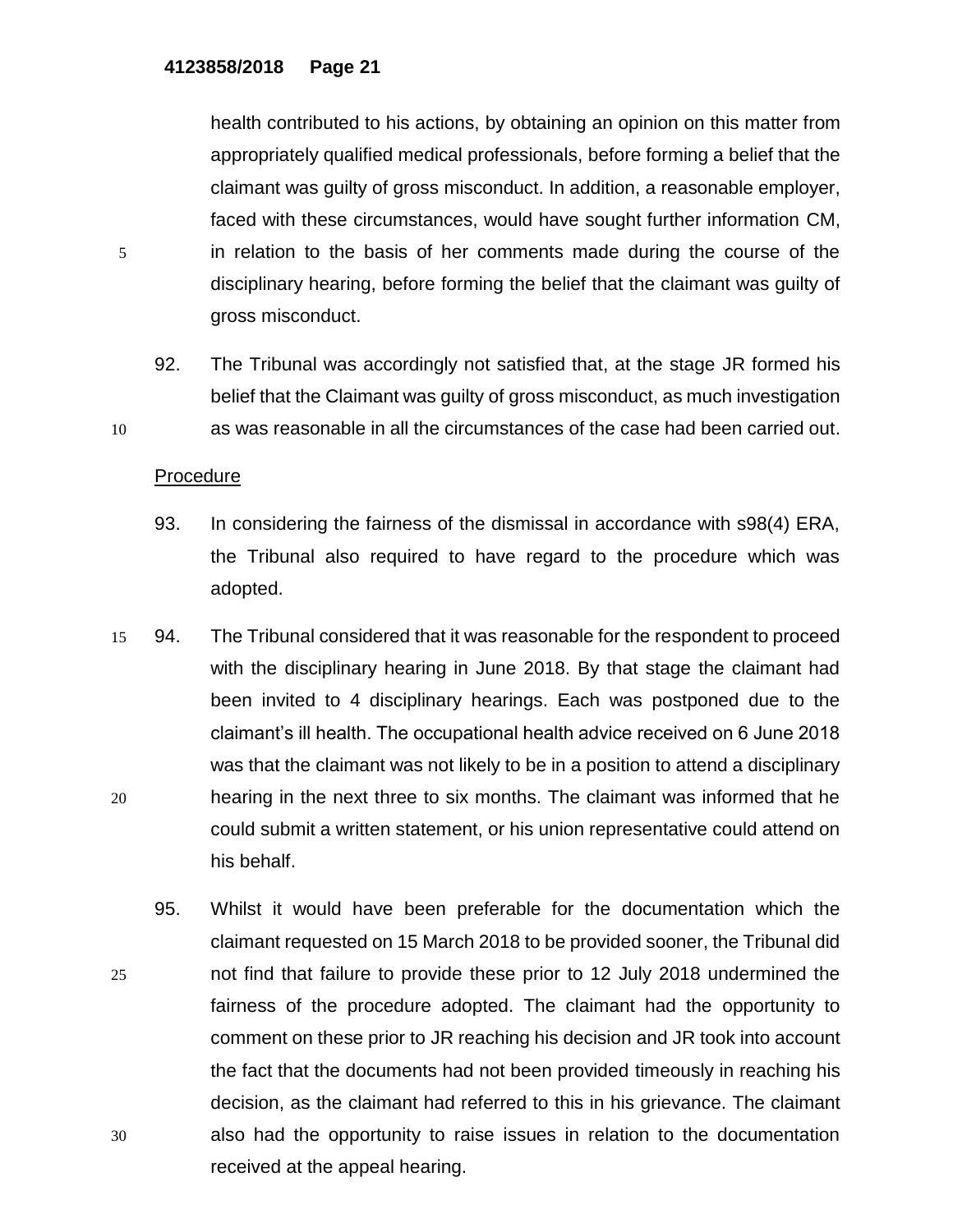- 96. The Tribunal did however have a number of concerns with the procedure adopted by the respondent, as follows:
- a. ML and CM held meetings with JW, SN Bruce Anderson and a number of individuals in the Estates team during the course of their 5 investigation, but failed to record when these meetings took place or what was discussed. No detail of what was discussed with these individuals was accordingly provided to the claimant. The meetings with JW and Bruce Anderson were referred to in the investigation report and the content of the discussions with SN and the Estates team 10 were referred to during the course of the disciplinary hearing. Given that the information was relied upon by the respondent in reaching their conclusions, it should have been provided to the claimant.
- b. An Investigation Update document was introduced at the commencement of the disciplinary hearing. It was made clear that 15 neither the claimant nor his representative had been provided with a copy of that report. Despite that being confirmed, JR continued with the disciplinary hearing.
- c. The notes of the discussions with witnesses and the Investigation Update document were not then provided to the claimant in advance 20 of the appeal hearing, which he attended with his representative.
- 97. In the Tribunal's view, a reasonable employer faced with these circumstances, particularly one with the administrative resources of the respondent, would have documented the investigation meetings and either appended those notes to the Investigation Report, or provided a clear 25 explanation as to what was discussed with each individual in the body of the report. Similarly, a reasonable employer would have provided the Investigation Update document to the employee who was the subject of the investigation, in advance of a disciplinary hearing. It is not only fundamental that employees should know the case against them, but where there is 30 evidence against them, they should also know what that evidence is. Failure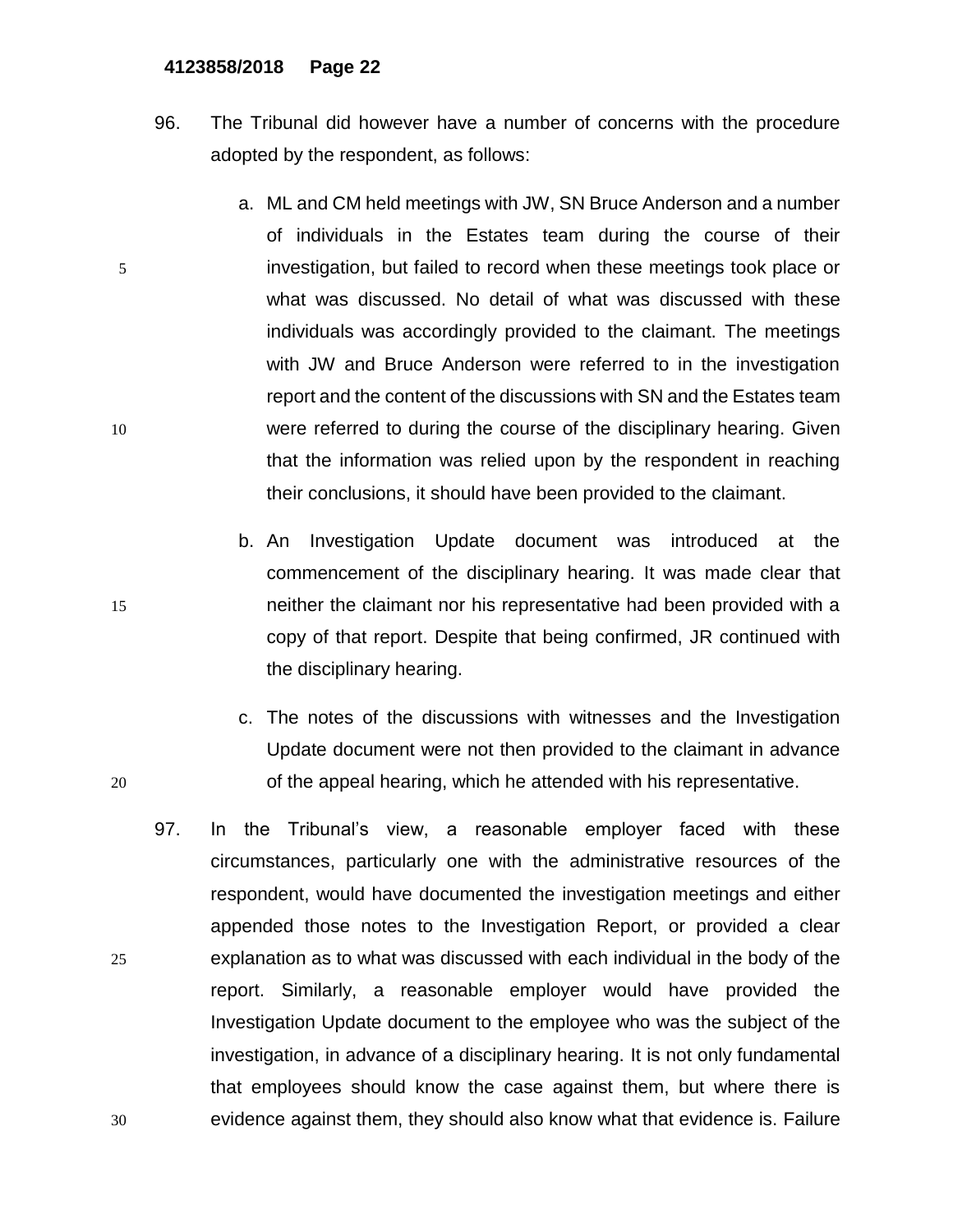by the respondent to provide this information to the claimant was inherently unfair.

98. The Tribunal did not feel that the procedural breaches were cured on appeal. The Tribunal noted that the claimant was not provided with any additional 5 documentation in advance of the appeal hearing, such as witness statements or the Investigation Update report. The Tribunal also found that the appeal hearing was no more than a rubber stamping of the original decision: AF accepted in evidence that he took what he was told by management witnesses at face value, believing that they would have properly investigated 10 matters before the appeal stage. Despite it being raised with him on four separate occasions that the issue of the claimant's health contributing to his actions had not been investigated, he took no steps to address this. Instead, he simply concluded that he was unconvinced that ill health played a part in the incident of 2 January 2018. This conclusion was based on the evidence 15 from management (which clearly contradicted the evidence presented to the disciplinary hearing in relation to the claimant's colleagues' perceptions of his behaviour) and AF's impressions of the claimant during the appeal hearing (which were entirely irrelevant).

### Conclusions re s98(4)

20 99. For the reasons stated above the Tribunal concluded that the respondent acted unreasonably in treating the claimant's conduct as a sufficient reason for dismissal. No reasonable employer would have dismissed the claimant in these circumstances. The claimant's dismissal was accordingly unfair.

## **Calculation of Compensation**

- 25 Polkey
- 100. The Tribunal did not consider that any reduction to the compensatory award, on the basis of *Polkey,* was appropriate. The Tribunal found that the decision to dismiss the claimant was substantively unfair, given the failure to investigate the claimant's assertion that his medical condition contributed to 30 his actions. Given that no medical evidence was produced to the Tribunal,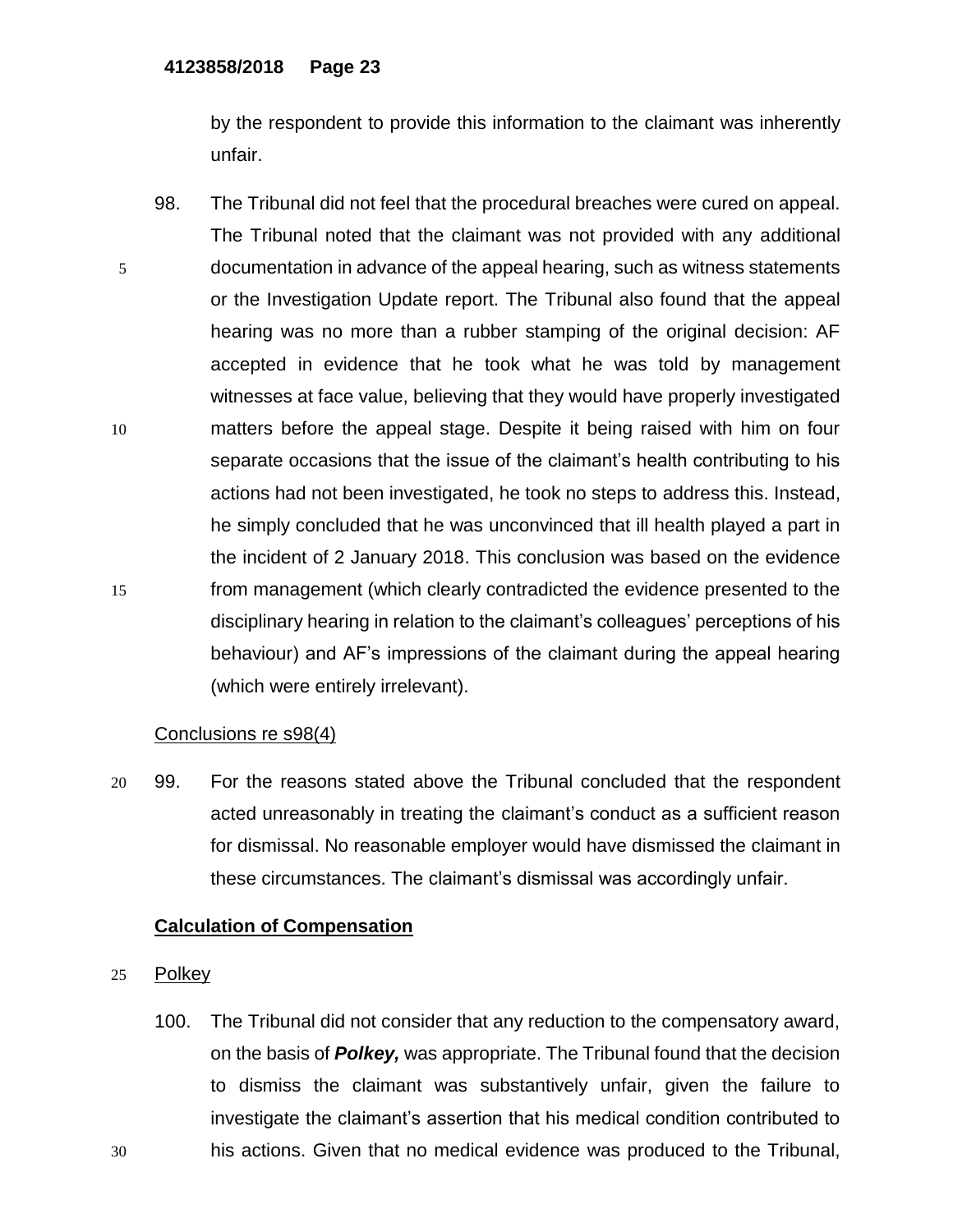the Tribunal was not in a position to assess what the outcome would have been, had the respondent fully investigated this matter.

## Acas Code

101. The Tribunal found that the Respondent unreasonably failed to comply with 5 the Acas Code in certain respects, namely the manner in which they conducted the investigation and the failure to provide information to the claimant in relation to that, but noted that in other respects the Acas Code was followed. The Tribunal found that an uplift in compensation by 10% is just and equitable in the circumstances.

### 10 Contribution

- 102. Under s123(6) ERA, the Tribunal required to consider whether the claimant's dismissal was to any extent caused or contributed to by the actions of the claimant. If so, the Tribunal required to reduce the amount of the compensatory award by such proportion as it considered just and equitable 15 having regard to that finding. In reaching a conclusion on this point the Tribunal required to consider whether the claimant's actions were culpable or blameworthy. This required the Tribunal to make findings in relation to what actually happened, rather than whether the respondent reasonably believed that the claimant was guilty of misconduct.
- 20 103. The Tribunal found that the claimant did drive while under the influence of alcohol while being paid to be on call. The claimant accepted that he had done so. This resulted in him being unable to drive, which impacted his ability to carry out his duties for the respondent. Based on the evidence presented to the Tribunal, the Tribunal did not find that the claimant's medical condition 25 contributed to his actions – no evidence was produced to the Tribunal to substantiate that assertion. In the absence of any such evidence, the Tribunal found that the claimant's actions were culpable and blameworthy conduct and that they contributed significantly to the claimant's dismissal. The Tribunal found that it was just and equitable to reduce the compensatory and basic 30 award by 75%, as a result.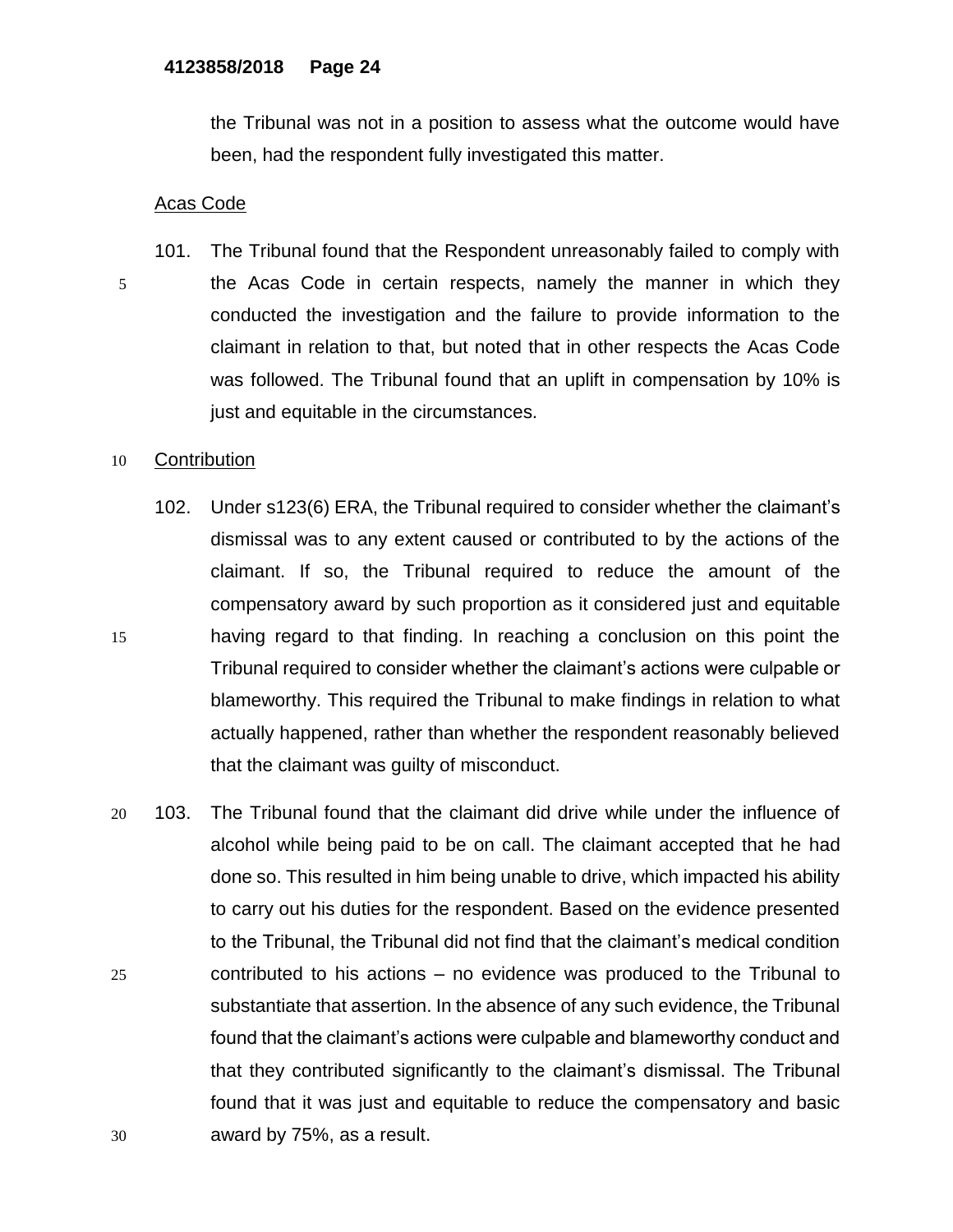#### Claimant's gross/net pay

- 104. The claimant's basic salary was £18,903, giving a gross weekly wage of £363.52.
- 105. The Tribunal noted that, if the claimant had returned to work, he would no 5 longer be undertaking weekly overtime and the on call requirement was significantly reduced, to cover 5 nights per week, rather than 7. The claimant previously received, on average, £88.10 per week in relation to working on call. A proportionate reduction of that figure to reflect the reduced on call requirement provides a figure of £62.93 per week.
- 10 106. Taking these figures into account, if the claimant had returned to work, his gross wage would have been £426.45 per week. The net figure would have been £358 per week.

### Basic Award

107. The Tribunal calculated the basic award taking into account the claimant's 15 age (40) and length of service (17 years) at the termination of his employment and taking into account his gross basic salary only (as this is what he was receiving in the 12 weeks prior to the termination of his employment):

| 20 | <b>Total Basic Award</b>                | £1,544.96 |
|----|-----------------------------------------|-----------|
|    | Reduction for contributory fault $-75%$ | £4,634.88 |
|    | <b>Basic Award</b>                      | £6,179.84 |

#### Compensatory Award

108. The claimant's employment terminated on 17 July 2018. He had not secured alternative employment by the date of the Hearing, a period of 62 complete weeks. The claimant indicated that it would likely be 6 months further before 25 he is able to work. The Tribunal found that there was no immediate prospect of the claimant securing alternative employment and that a future loss period 6 months is reasonable in the circumstances. The Tribunal did not accept that, had his employment not been terminated on the grounds of gross misconduct, the claimant would have been dismissed in any event, on the